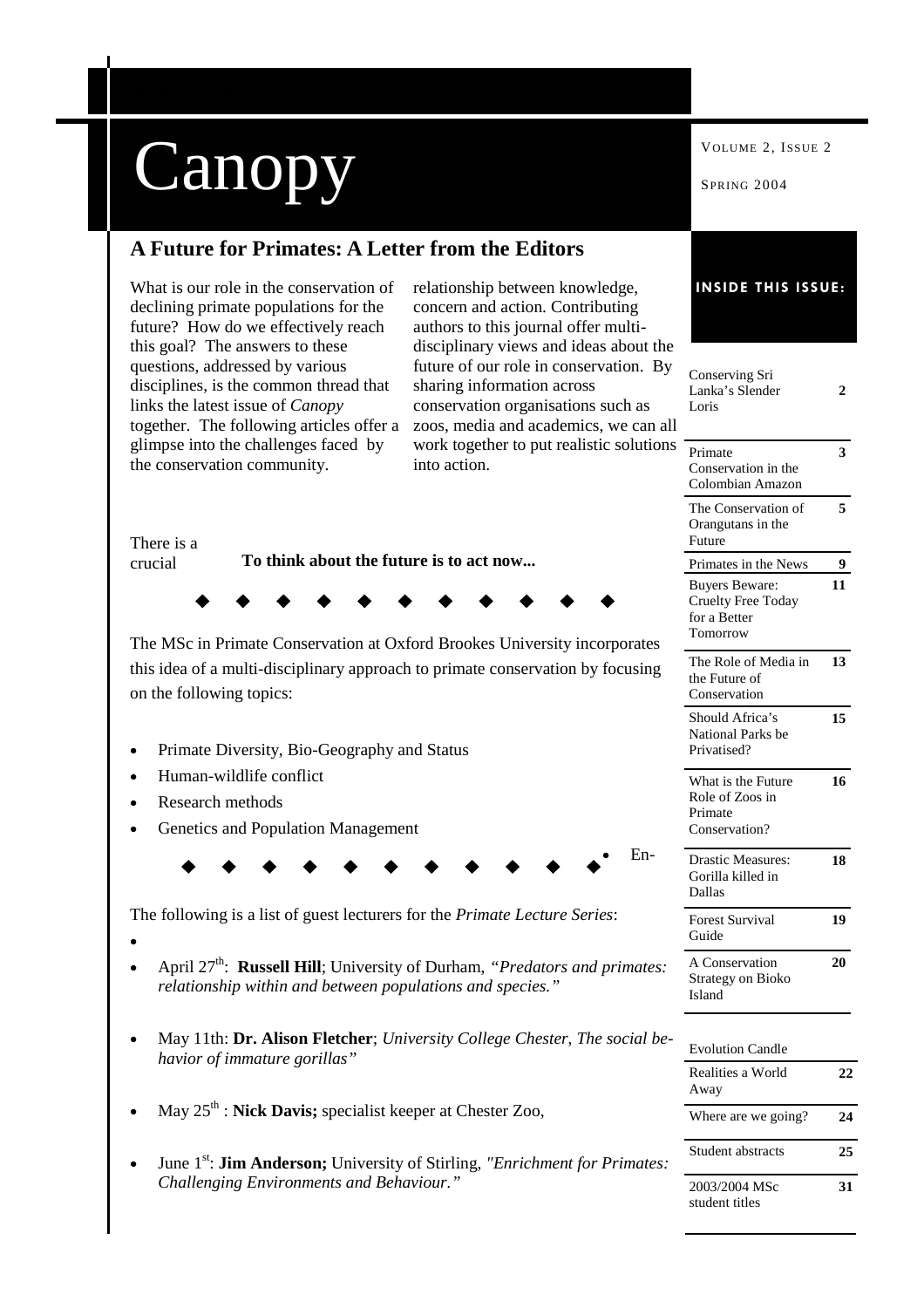Anna Nekaris Nocturnal Primate Research Group Oxford Brookes University

Asia harbours a unique group of tail-less primates, characterised by enormous close-set eyes, vice-like hands and feet, and a stealthy and graceful climbing locomotion that is the envy of dancers and martial artists alike. These are the lorises, and they are amongst the least studied primates in the world. Three general 'morphs' – pygmy, slow and slender – occur, and diversity within these groups is only now being uncovered. For the last two years, I have been conducting research on the slender loris in Sri Lanka. This is the first study of its kind in Sri Lanka, and has brought with it surprises, as well as cascading effects for both the

# C

people and the animals living side by side with the lorises.

One slender loris species with four subspecies was thought to be resident in Sri Lanka, closely allied to two additional races in southern India. Sri Lanka, however, is an island rich in biodiversity and complex ecoregions. In the southwest, where the last remaining vestiges of rainforest remain (amounting to less than 3%), species richness is particularly high, resulting in the declaration of this part of the island as one of the world's 11 hyper hotspots. Recent research, delayed due to decades of civil war, has revealed numerous new amphibian species, a new owl, and a new fruit bat. It is not really a surprise that another type of slender loris, shy, small and nocturnal, should be creeping around the nocturnal rain for-

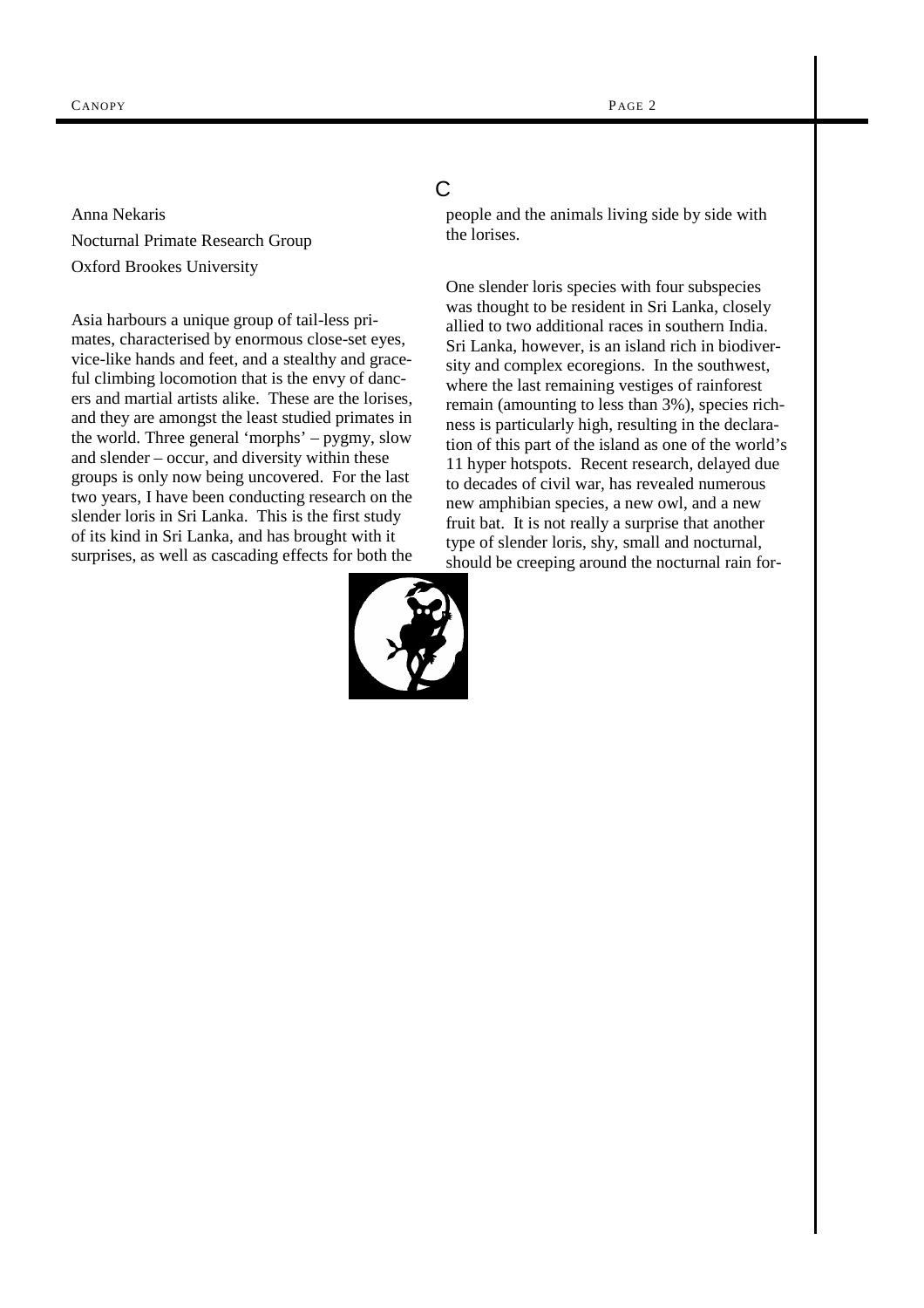ests undetected by science.

This newly recognised species is called the red slender loris, and differs from other Ceylonese forms in its red coat, and a body size of about 120 g, which is less than half the size of other lorises on the island, and 1/3 the size of Indian slender lorises. It is also unique in its locomotion, as slender lorises have been called sloth-like in their movements, but this tiny red loris has surprised everyone by its speedy running! It also has a distinctcall to other forms, suited to life in a dense rainforest.

The trouble is that these rainforests are disappearing at an alarming rate. An important component of our research is to characterise the forest fragments, all of which are exceedingly tiny (generally 500 ha or less). Despite protection from the Forest Department, a burgeoning human population must use the forest for subsistence. Chronic human disturbance of the forest for firewood, rice cultivation and timber is creating 'top down' effects, and

without sophisticated intervention from forward thinking foresters, these forests will not be able to recover.

Thus, what we consider to be one of the critical components of our project is conservation education. The next generation truly holds the future of these forests in their hands. But like anything that is before one's eyes every day, they may not realise the treasure they possess. For example, most villagers have never seen a loris. Via conservation classes, workshops in the forest, educational ma-



# **Primate Conservation in the Colombian Amazon**

Angela Maldonado MSc candidate in Primate Conservation

Throughout the Amazon Basin, Woolly monkeys (*Lagothrix lagothricha*) are among the most threatened species owing to hunting pressure, deforestation and a massive illegal trade in endangered fauna and flora. The consumption of large primates by indigenous peoples in Amazonia is not only important to their diet, but also plays a significant role in their culture and hunting traditions. Due to a strong association between hunting and tradition, initiatives to address woolly monkey conservation present a difficult challenge.

In recent years, hunting has had a devastating

effect on wild *Lagothrix* populations, bringing about a considerable reduction in the abundance of this large-bodied species. Hunting has also caused a marked change in the social structure of these primates.

This urgent need to carry out conservation and management programmes led me to embark on a preliminary study of the status of the Woolly Monkey (*Lagothrix lagothricha lagothricha*) in the Amacayacu National Park in the Colombian Amazon. The principal aim of this Woolly Monkey Project is to examine hunting pressure in an area where woolly monkey populations have been showing signs of rapid decline, and may be locally extinct in some regions. Amacayacu, Colombia's largest National Park, is situated in the southern extremity of the Colombian Amazon. In all, six indigenous communities live there.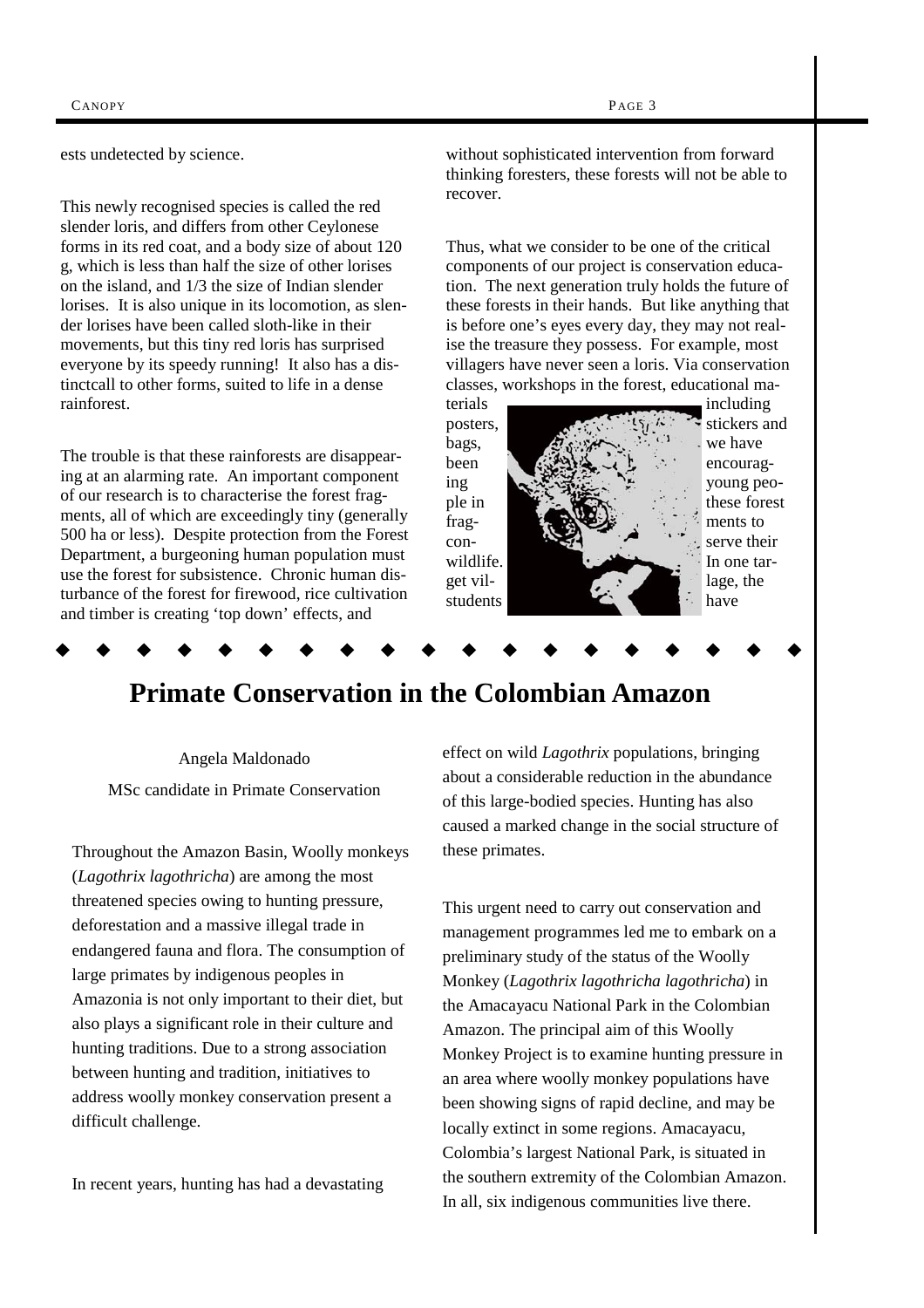In August 2003, thanks to the financial support of the Monkey Sanctuary Trust, I was able to look at the current conservation status where the forest was close to communities. I carried out a preliminary survey for the project, including an initial wildlife survey. I found indications of substantial changes within the forest, especially when compared to other regions of Colombia, such as La Serrania de la Macarena, where hunting pressures on wildlife populations are much less. The absence of woolly monkeys was particularly evident in Amacayacu.

Following discussions, I found the local people extremely receptive to the concept of conservation, resulting in a crucial commitment to the "woolly monkey project". In particular, the indigenous communities gave me formal



 Image 1: Zaragoza indigenous community: Some anecdotal information from hunters was recorded.



Image 2: Research staff- "Woolly Monkey Project": Dr. Sara Bennett (Adviser), Nomi (woolly monkey), Rosita (razor-billed curassow) and me.



Photo by Angela Maldonado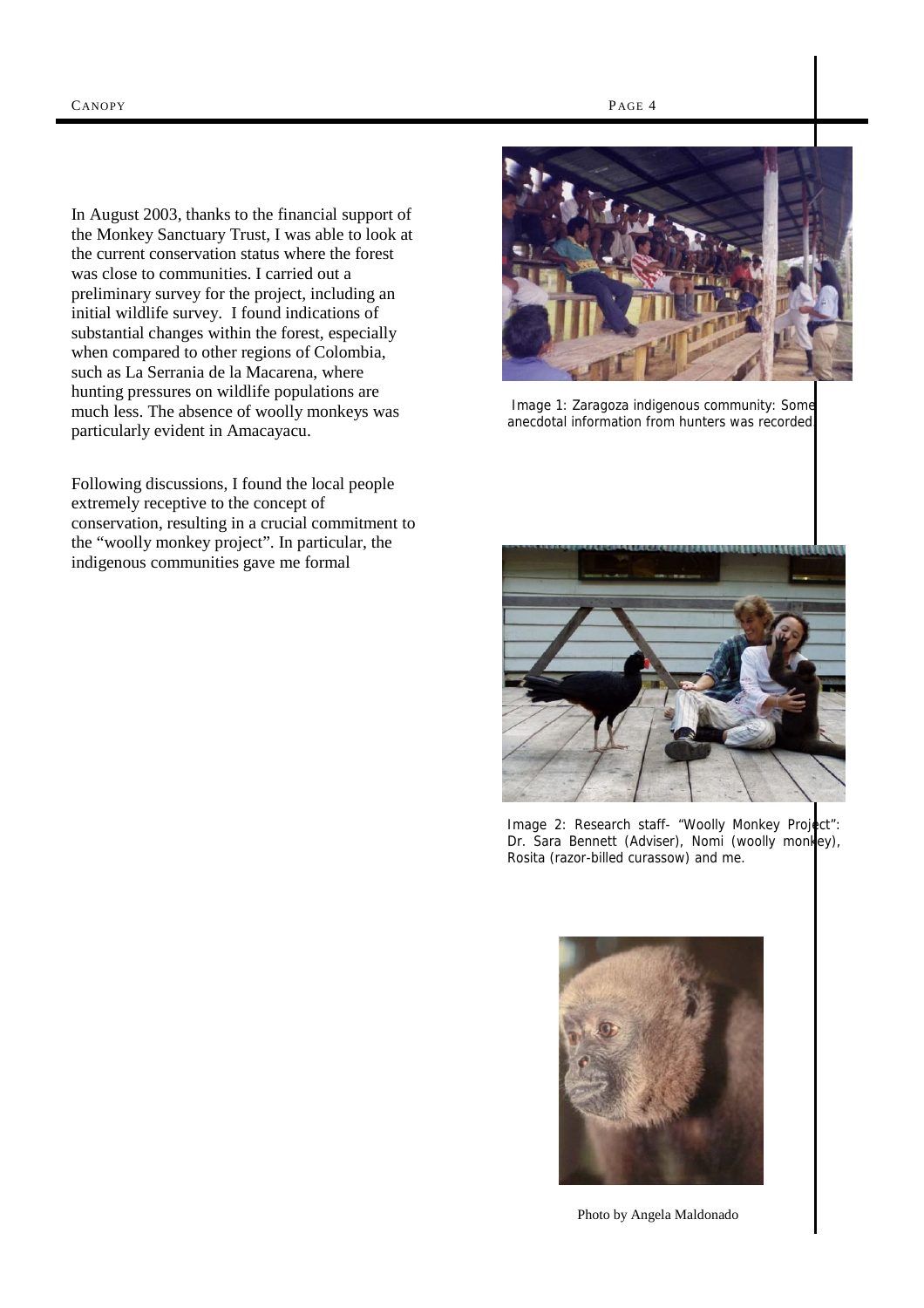## The Conservation of Orangutans in the Future

Michelle Desilets

Director , Borneo Orangutan Survival Foundation

The plight of the Great Apes is not new. Through pioneering studies, early research revealed the threats facing our closest cousins decades ago. So why should we now be concerned about their future? After all, they have survived despite the warnings issued over the years. Indeed, mountain gorilla populations have gone up recently. Surely, the conservationists were just overdoing it.

But they weren't. The threats to the continued survival of Great Apes in the wild are as real as ever, and in most cases, intensified. Multiple threats to the orangutan, in particular, are cause for enormous concern. So much so that an international workshop involving the top experts in orangutan conservation, ecology, and behaviour took place this January at The Schmutzer Primate Centre, Jakarta, to discuss the implications of the current status of the wild orangutan. The meeting also adopted the new taxonomy for orangutans, recognizing the three described subspecies of Bornean orangutan *Pongo pygmaeus*, and the Sumatran orangutan as a separate species, *Pongo abelii.* 

The Population and Habitat Viability Assessment (PHVA) workshop, hosted by the Borneo Orangutan Survival Foundation, (BOS), the Gibbon Foundation and the IUCN SSC Conservation Breeding Specialist Group, provided an opportunity for world experts on orangutan behaviour and distribution to estimate the current population. Experts included BOS Scientific Advisors Prof. Carel van Schaik of Duke University and Dr. Jito Sugardjito of LIPI's Institute of Biology. Although it had been generally believed that the population numbered about 15,000 20,000, based on estimates from the late 1990's, new surveys with improved techniques revealed unexpectedly large populations in areas not previously surveyed systematically, bringing rising estimates to a total of 50,000-60,000 individuals in Sumatra and Borneo. Recent census estimations represent no real increase in orangutan numbers. What remains critical is the continuing and consistent rate of population decline,

and unless huge measures are taken, the orangutan will be extinct from the wild within 10-20 years. Van Schaik states, "The estimated number of orangutans in Borneo today is higher than we thought a decade ago, but that doesn't mean that the actual number is higher. In fact the bad news is that, from the loss of habitat we conclude there are at least one third fewer than there were a decade ago." Experts present at the conference made the following urgent recommendations:

Orangutan Scientific Commission formed and secured seed funding for two coordinators, one Malaysian and one Indonesian, to maintain the momentum of the workshop, and assist in developing the National Great Ape Survival Plans called for by GRASP.

Improved protection and law enforcement of key populations in and outside of existing protected areas.

The creation of new protected areas to save newly identified viable populations of orangutans.

According the highest priority to the Mawas area, a half million hectares large peat swamp area proposed for protection by the BOS Foundation in Central Kalimantan. orangutan forests.

• To halt the establishment of the Ladia Galaska road scheme through the Gunung Leuser National Park because, in addition to existing threats, computer models show it would hasten extinction of the Sumatran orang-utan.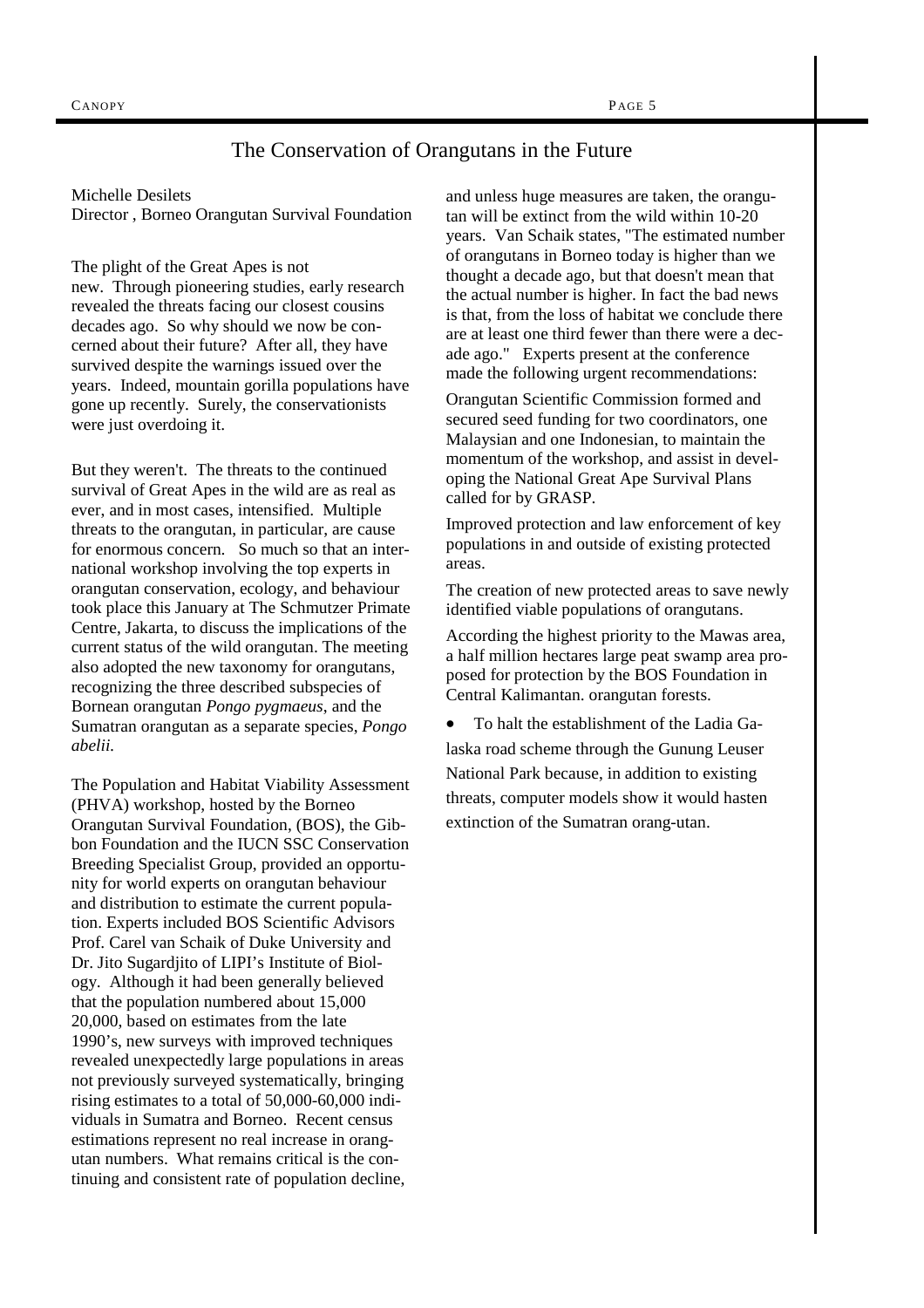Two of the greatest threats, as with so many species worldwide, are hunting and habitat loss. Recent investigations by the Environmental Investigation Agency (EIA) and Telapak indicate that illegal logging is spiralling out of control. Although progress was made in 200, when Indonesia banned the export of the hardwood known as ramin (i.e, appendix I, CITES), the demand for hardwood continues, as seen in the following press reports: "According to the undercover sleuthing of EIA and its Indonesian partner Telapak, thousands of tons of illegally logged Indonesian ramin is laundered through Malaysia each year and sold to unsuspecting consumers around the world." The Greenpeace Rainbow Warrior has embarked on a campaign to further bring to light the issue of illegal logging in Kalimantan." Greenpeace International

concluded that Indonesia's forest destruction was among the world's worst and promised to carry out market campaigns in Europe to block the country's timber exports such as plywood, pulp and paper. What we've experienced here is without doubt some of the worst forest destruction anywhere on the planet at the moment,' said Tim Birch, a member of Greenpeace International" (Borneo News, 2004).

Generally, ruthless clearcutting follows after the useable wood has been collected. Rainforest land is cleared to make way for oil palm plantations and large-scale rice projects, despite warnings from economists, botanists and conservationists that production is short-lived. The Mega Rice project in Central Kalimantan aimed to clear 1 million hectares of peat swamp forest starting in



Photo by Patricia Davidson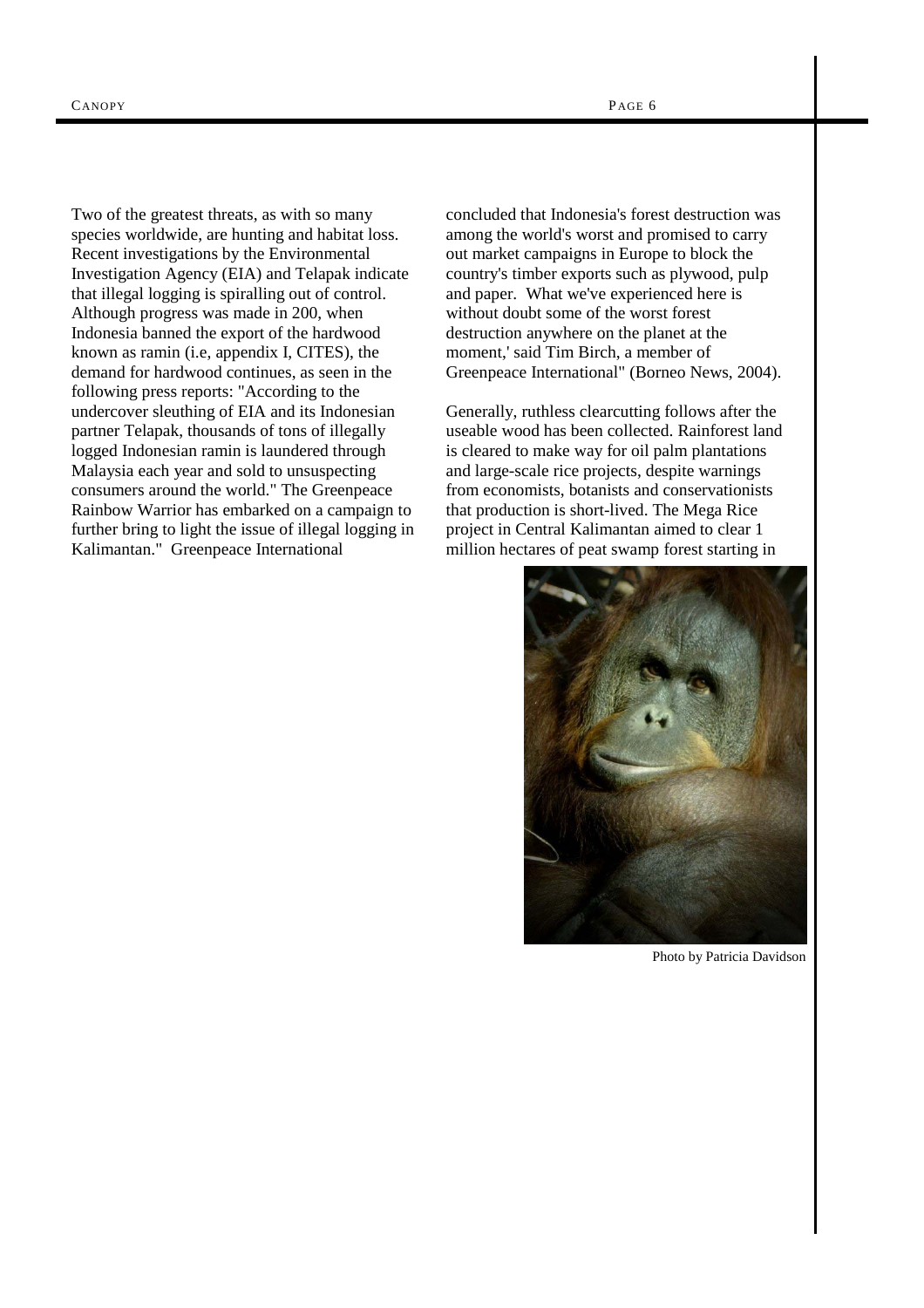Orangutans raid plantations and private gardens and subsequently become easy targets for plantation owners. Adult orangutans have been shot, macheted or beaten to death, and consumed. The capture, caging and sale of infants on the black-market poses a serious threat to the orangutan. Locally, a baby orangutan fetches a few dollars, but by the time it reaches Europe or America, can be worth as much as \$30,000. For every baby that reaches its destination alive, it is estimated that at least five others have died, including its mother, other infants who die of malnutrition or improper care along the way, and their mothers. The experts at the PHVA workshop proposed a number of measures necessary to prevent the otherwise inevitable extinction of the wild orangutan.

Many steps have been taken over the years to put these measures into place. These include the provision for orangutan reintroduction centres in areas where there is greatest need. BOS runs two projects in Kalimantan (Nyaru Menteng in Central Kalimantan and Wanariset in Eastern Kalimantan), presently housing more than 500 orangutans between them. Confiscated orangutans are brought to the centres where they are treated for illness and injuries. The reintroduction process can take years, as youngsters take time to gain confidence and learn the skills they require to survive in the wild again. These centres are also responsible for relocating wild orangutans who risk being attacked when they are found too close to human populations or in areas when there is not enough food. Despite acquiring land for halfway houses for infant and juvenile orangutans, and river islands for bigger orangutans, BOS's centres have reached capacity. The race is on to find suitable land for more releases, as increasing numbers of orangutans fill the centres. Recently a new island, Pulau Bangamat, suitable for supporting approximately 25 orangutans, and funded by BOS UK, was acquired. These islands only provide a stopgap measure, however, and are not enough to secure future generations of orangutans.

For a viable gene pool, at least 2500 to 3000 orangutans need to be present in a continuous stretch of rainforest. The Mawas Reserve, over half a million hectares of rainforest managed by BOS, fulfils this requirement. Populations surveys suggests that approximately 3000 individuals are present. While populations are

not found throughout parts of this reserve, the diversity of fruit trees makes it a suitable release site for ex-captive orangutans. Several orangutans have already been relocated to the Mawas Reserve.

The Samboja Lestari Reforestation is another conservation project undertaken by BOS. Recent conservation efforts in this 6000 hectare piece of land near the Wanariset Project have led to the successful replantation of over 1500 hectares with over 1000 species of trees. Willie Smits and the experts at the Wanariset herbarium are working towards creating a suitable habitat for orangutans. Planting began in 2001 and trees will take only a few years to reach a level of maturity suitable for orangutan release.



Photo by: Helen Buckland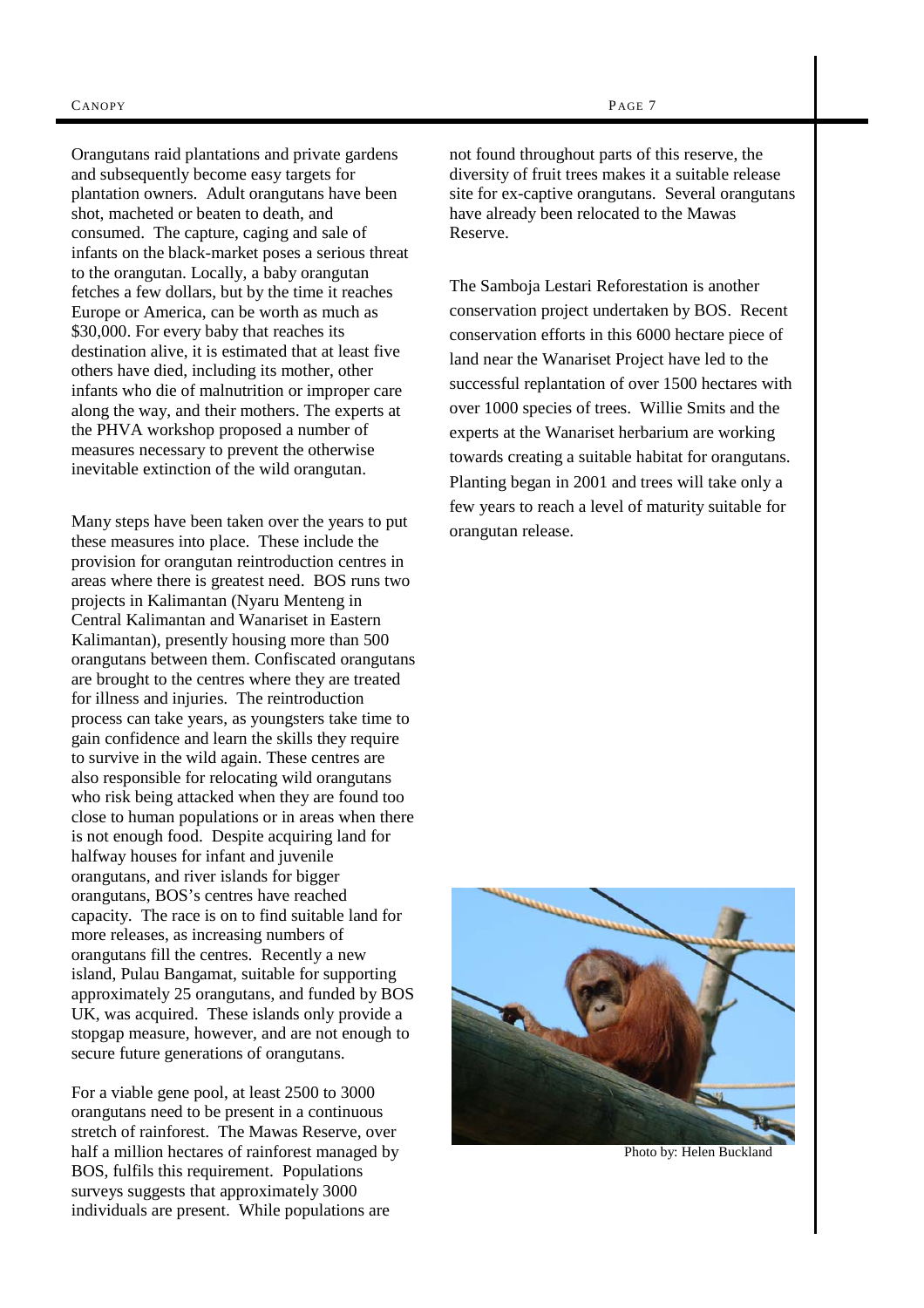To manage the Mawas and Samboja Lestari Projects, BOS works closely with local communities bordering these areas. These villages will be supported byd the production of sugar palm, which not only provides a number of products for use in the community or for sale, but also acts as a natural fire barrier. Small-scale agriculture opportunities between the sugar palms provide sustenance for local families. The project also employs local people. Villages will receive a monthly bonus if the target forest area is not destroyed by humans.

Both areas are monitored by satellite imagery provided by SarVision, which provides detailed images of every square meter, right down to individual trees. Supporters of BOS UK can sponsor a square metre for just £2, and the money raised to date by this sponsorship has supported much of the reforestation efforts undertaken by BOS.

To crack down on wildlife smuggling in Indonesia, BOS works closely with Profauna, an Indonesian NGO that works to protect wildlife, and the

Gibbon Foundation, which funds much of the work. Undercover investigations have exposed a number of major players in the smuggling ring, and several have been prosecuted and sentenced.

It is imperative that the authorities in Indonesia take these matters seriously and that they impose significant fines on those convicted.

The future of the orangutan depends on international public support of conservation organizations and their initiatives. Increased international awareness and pressure on political leaders will help curb deforestation and wildlife smuggling. Organizations must also focus on increasing the number of actively protected areas. Smart consumerism may financially force palm oil plantations and logging concessions out of business. This could potentially make a huge difference, if,



Photo by Patricia Davidson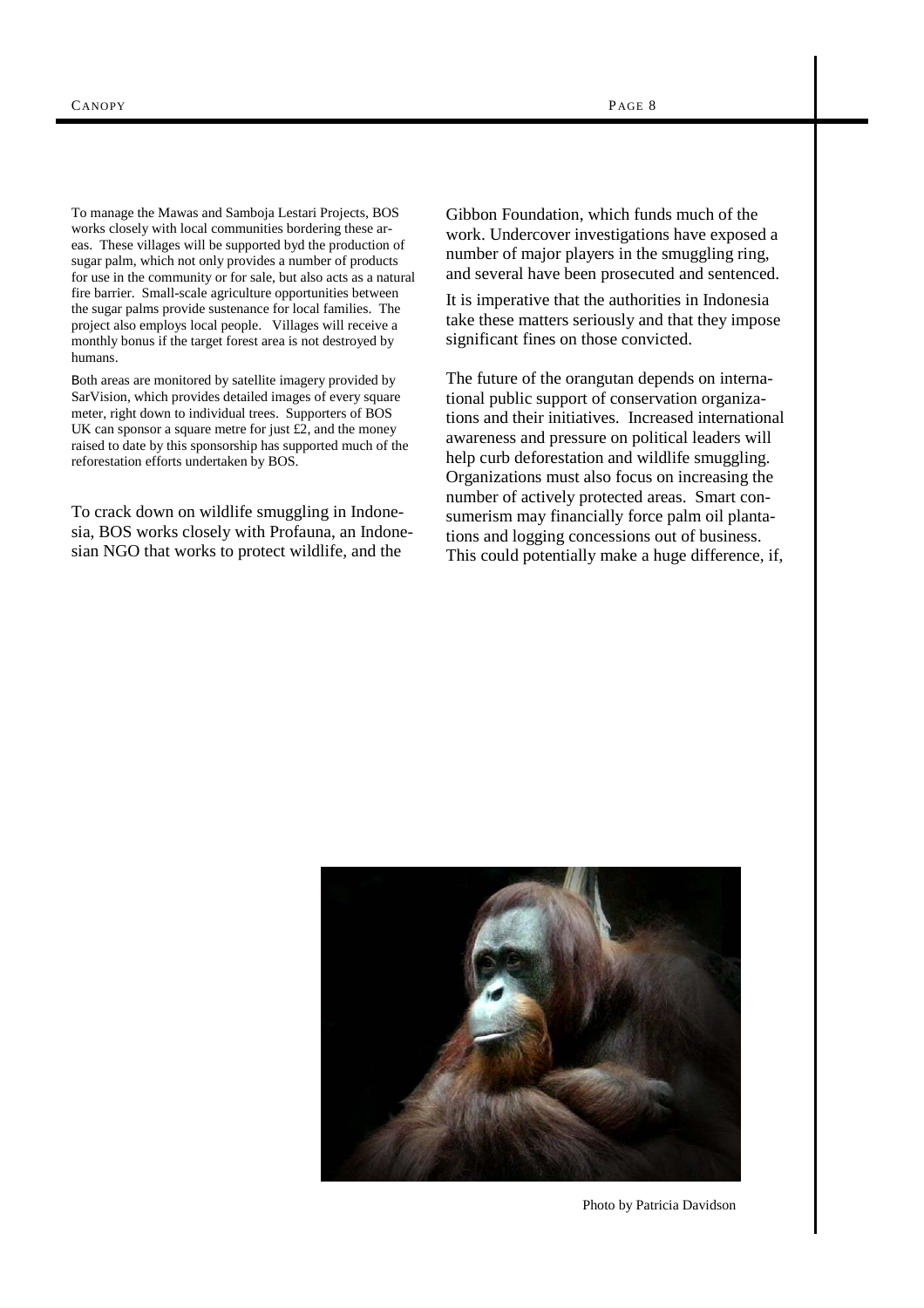# **Primates in the News**

#### Orangutans "may die out by 2025"

*The orang-utan, Asia's "wild man of the forests", could disappear in just 20 years, a campaign group believes.* 

January  $12<sup>th</sup> 2004$ 

http://news.bbc.co.uk/2/hi/science nature/3383425.stm

#### Grammar Baffles Primates

Researchers say they've come closer than ever to figuring out why humans can string sentences together and our hairy cousins can't. One of the major barriers to a simian Shakespeare appears to be the inability of primates to comprehend anything other than the simplest rules of grammar, according to a new study.

January  $16<sup>th</sup> 2004$ 

http://www.health24.co.za/news/Other/1- 934,26037.asp

#### Primates Trade Smell For Sight

Conventional wisdom says that people deficient in one sense, such as vision or hearing, often acquire heightened acuity in another. These adjustments, of course, take place over the lifetime of an individual. Now it appears, however, that similar adjustments may occur over evolutionary time. Yoav Gilad and his colleagues at the Max Planck Institute for Evolutionary Anthology in Germany and the Weizmann Institute in Israel have found a correlation between the loss of olfactory receptor (OR) genes, which are the molecular basis for the sense of smell, and the acquisition of full trichromatic color vision in primates.

January  $20^{th}$   $2004$ 

http://www.sciencedaily.com/ releases/2004/01/040120033216.htm

#### WORLD'S MOUNTAIN GORILLA POPULATION IS UP IN CENSUS

The number of mountain gorillas roaming forests shared by Rwanda, Uganda, and Congo has risen

in recent years in a sign of hope for one of the world's most endangered species, a census showed Monday. Trackers, who have been unable to enter the area for years because of war, said the population of the majestic apes in the Virunga volcano chain had risen to 380 from 324 when the last census was completed 15 years ago.

January 20th 2004

http://www.enn.com/news/2004-01-20/ s 12203.asp

#### Primate research lab plans axed

Plans to build a controversial centre for experiments on monkeys have been shelved by Cambridge University.

January  $27<sup>th</sup>$  2004

http://news.bbc.co.uk/1/hi/sci/tech/3432531.stm

Brains of Chimps and Humans Closely Related in Gene Expression, Say Wayne State Researchers A genome-wide analysis of gene expression profiles in the brain provides further evidence that chimpanzees are more like humans than gorillas, demonstrating that chimpanzees are the evolutionary sister group of humans.

March  $2<sup>nd</sup>$  2004

http://biz.yahoo.com/prnews/040302/ detu019\_1.html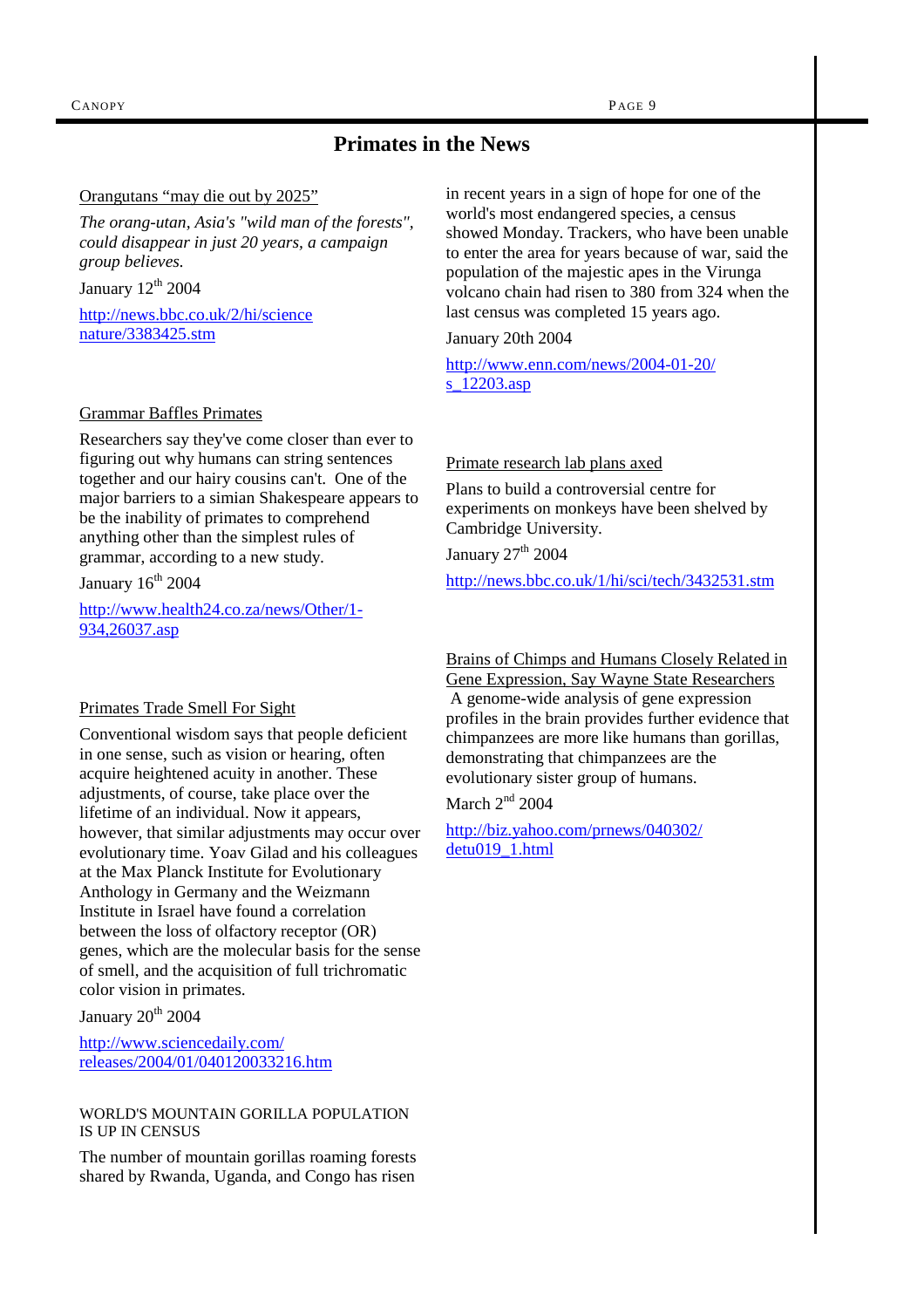## Brain Size Surprise: All primates may share expanded frontal cortex

Researchers have traditionally theorized that the frontal cortex, a brain region linked to mental faculties such as planning and reasoning, expanded to an unprecedented extent during human evolution. However, a new analysis of brains from many different mammals takes the uniqueness out of our frontal cortex.

March  $13<sup>th</sup>$  2004

http://www.sciencenews.org/articles/20040313/fo b2.asp

# Primate Viruses Transmitted To People Through Bushmeat

*People in Central Africa who hunt monkeys and great apes are routinely being infected by retroviruses, the class of viruses that includes HIV. An international team of researchers from Cameroon and the United States has documented, for the first time, the transmission of a retrovirus from primates to people in natural settings.* 

March  $19<sup>th</sup>$ 

2004



Photo by: Patricia Davidson

#### **Book review:**



An intensely gripping tale about animal welfare and the values of the freedom of speech from a multi award-winning author.

Tom can hear. He can think. But he just can't speak. But that doesn't mean he hasn't got anything to say . . .

Tom's favourite place is the zoo. He enjoys sharing the word-less world of animals - and, just by watching them carefully, he can tell whether they're happy or sad, hungry or hot. But, talking to animals takes on a whole new meaning for Tom when he discovers that Zanzi, the female gorilla, can use sign language. So when Zanzi's baby is stolen, Tom decides to stage an animal rights protest. But with all the adults around him too busy yelling and shouting at each other to really listen, will anyone hear him?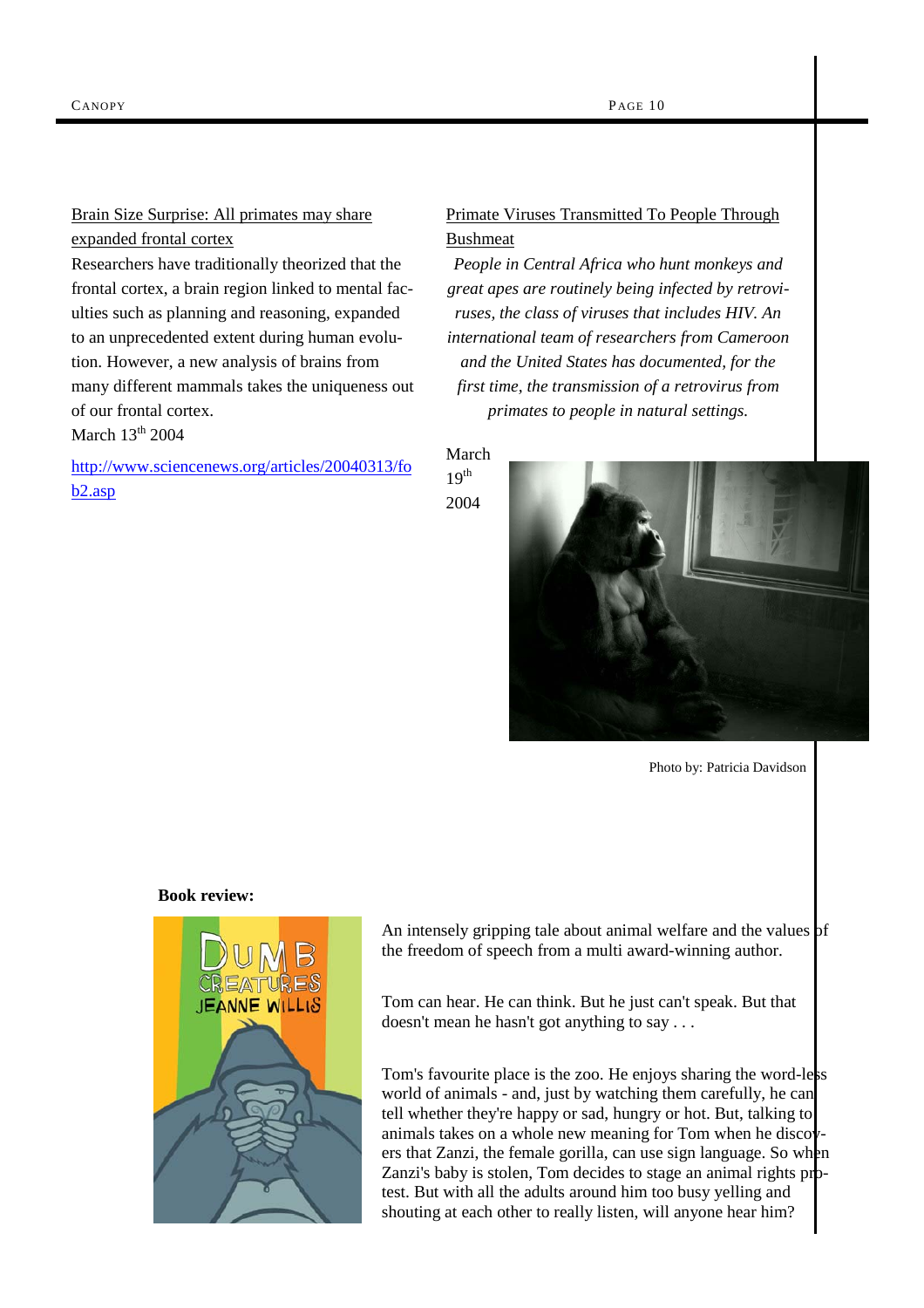# **Buyers Beware: Cruelty Free Today for a Better Tomorrow**

Patricia Davidson

MSc candidate in primate conservation

Two hundred years after Jeremy Bentham stated, "the question is not, Can they reason? Nor, Can they talk? But rather, Can they suffer" people are starting to listen and with listening comes action. As the public begins to regard current practices, such as vivisection, as unethical, a new wave of alternatives to animal testing is making its way to parliament. With persistence and public support, lawmakers across Europe are finally listening to what people, like Jeremy Bentham, have been saying for centuries. After years of campaigning by animal welfare organizations, a ban on animal testing for cosmetics was issued by the European Union in 2002. The ban, however, does not take effect until the year 2009 in order to allow for companies to make necessary adjustments. Many people are therefore taking action into their own hands by turning to "cruelty free" products, which are popping up in supermarkets across the nation.

Members of parliament, however, are not the only ones who are taking note of public outcry. Companies, afraid of losing quarterly profit, are taking advantage of poorly defined regulations by confusing consumers with ambiguous labels. Even when a product claims to have not been tested on animals, this does not guarantee that the *ingredients* that make up these products were not subjected to these tests. Labels that simply state, "this product has not been tested on animals" are often misleading.

To help people purchase cruelty free products, the Humane Cosmetics Standard (HCS) has established an internationally recognized set of criteria that indicates whether a product is cruelty free. Operating across the United States, Canada, and most of Europe, the HCS will only approve a company that no longer conducts or commissions animal testing. Companies must meet the fixed cut-off date (1978), which indicates that they have not used animal tested products or ingredients after this period in time.

 To ensure a product's safety, companies are able to execute non-animal tests or use a combination of over 8,000 ingredients that have already been proven safe for human use through other means

Provided with clear guidelines by the HCS, companies are required to submit annual written agreements in order to obtain approval. It is to the company's advantage to abide by established criteria, as commercial endorsement of their ethical stance can give them a competitive edge in the market. The companies list on table 2 (page 12) are approved by the HCS.

Unfortunately, the most noteworthy drawback of the HCS is that virtually all ingredients have, at some point in time, been subjected to animal testing. These standards, however, guarantee that companies do not purchase ingredients tested on animals *after* 1978; thereby abiding by an ethical standard approved internationally by various animal right organizations.

Despite changes in legislation and the establishment of the HCS, it is nonetheless up to the customer to ensure that they are purchasing cruelty free products. Only then will companies be truly motivated to abolish all forms of animal testing, either directly or indirectly through the purchase of ingredients for their products. With the support of the public, cruelty free will someday truely mean *cruelty free*.

To receive a free copy of the Little Book of Cruelty Free, distributed by the British Union for the Abolition of Vivisection, please email info@buav.org.

Reference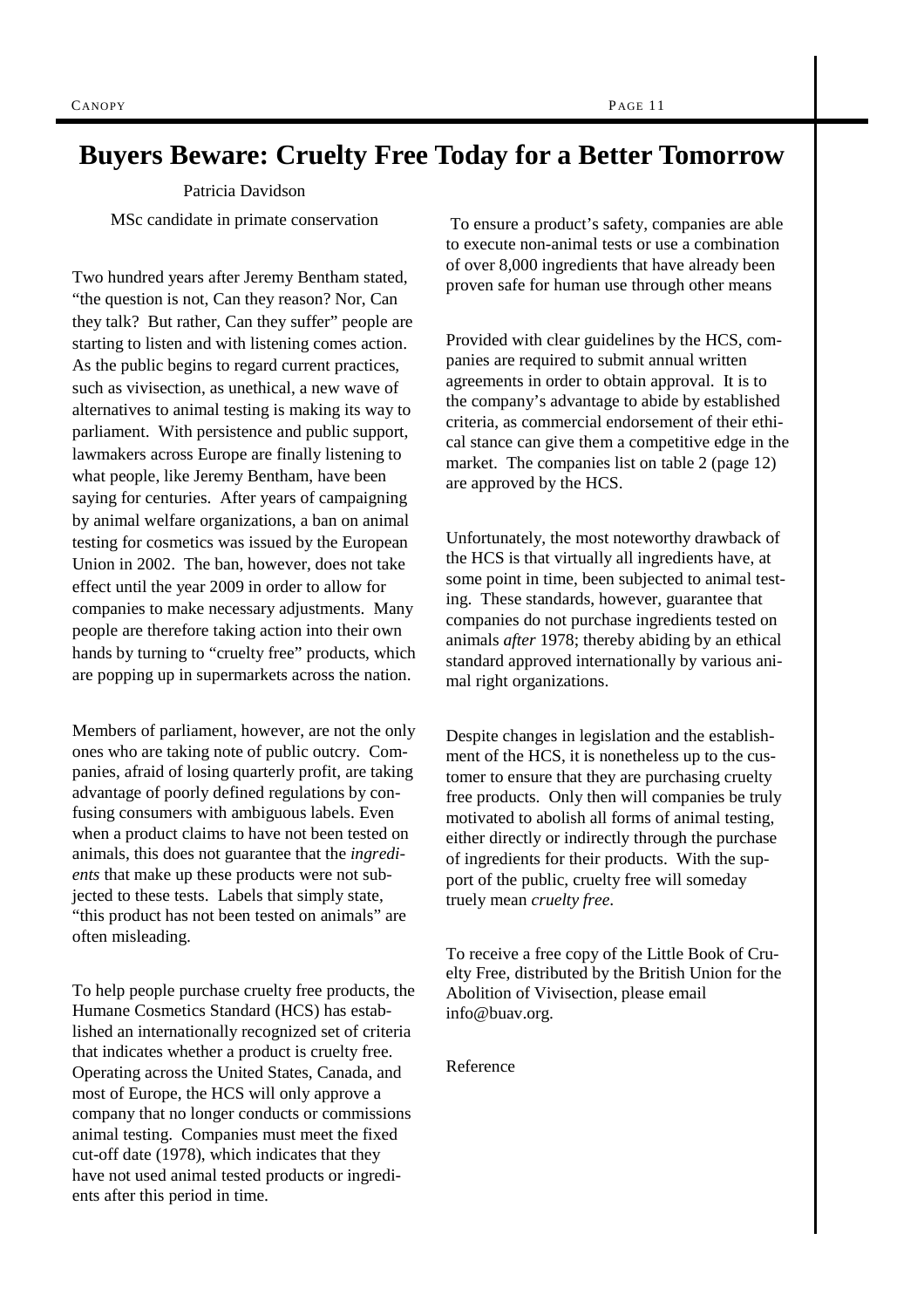| <b>American Formulating</b>           | JR Liggett                           |
|---------------------------------------|--------------------------------------|
| Arbonne International                 | <b>Jason Natural Cosmetics</b>       |
| Auromere Ayurvedic                    | John Paul Mitchell Systems           |
| <b>Avalon Natural Products</b>        | Kingfisher Natural Toothpaste        |
| <b>Aveda Better Botanicals</b>        | Kiss My Face                         |
| <b>Better Botanicals</b>              | Kobashi Essential Oils               |
| Biorganics Hair Therapy Ltd           | Life in the Woods                    |
| Body & Face St Cyrus Ltd              | Liz Earle Naturally Active Skincare  |
| <b>Body Shop</b>                      | Make-Up International (Face To Face) |
| Calder Valley Soap Co Ltd             | Meadowsweet                          |
| California North                      | <b>Mia Rose Products</b>             |
| Caswell Massey Co Ltd                 | <b>Montagne Jeuness</b>              |
| Christine Valmy Inc.                  | Moor Spa International Ltd (Moor)    |
| <b>Conscience Cosmetics</b>           | Natural By Nature Oils               |
| Dolma Vegan Perfumes (Dolma)          | Nature's Soap Dish                   |
| Dr Bronner's Magic Soaps              | <b>Neal's Yard Remedies</b>          |
| <b>Earth Science</b>                  | Osea International                   |
| <b>Earth Solutions</b>                | Para Laboratories/Queen Helene       |
| English Ideas                         | Quinessence Aromatherapy             |
| Essential Oil Company Ltd             | Red Star Hand Crafted Soaps          |
| Faith Products (Faith In Nature)      | Rejuvi                               |
| <b>Glad Rags</b>                      | Safeway Stores plc                   |
| Greenridge Herbals                    | Sainsbury's (Own-label)              |
| Good Earth Catalogue Company          | Studio Magic                         |
| <b>Honesty Cosmetics</b>              | Tara Personal Care Ltd (Tara)        |
| <b>J&amp;D Black Ltd (Hollytrees)</b> | Tom's of Maine                       |

Table 2: Cruelty free cosmetics found in the United Kingdom

Source: something

For more information and links to vegan friendly stores, please visit the following web-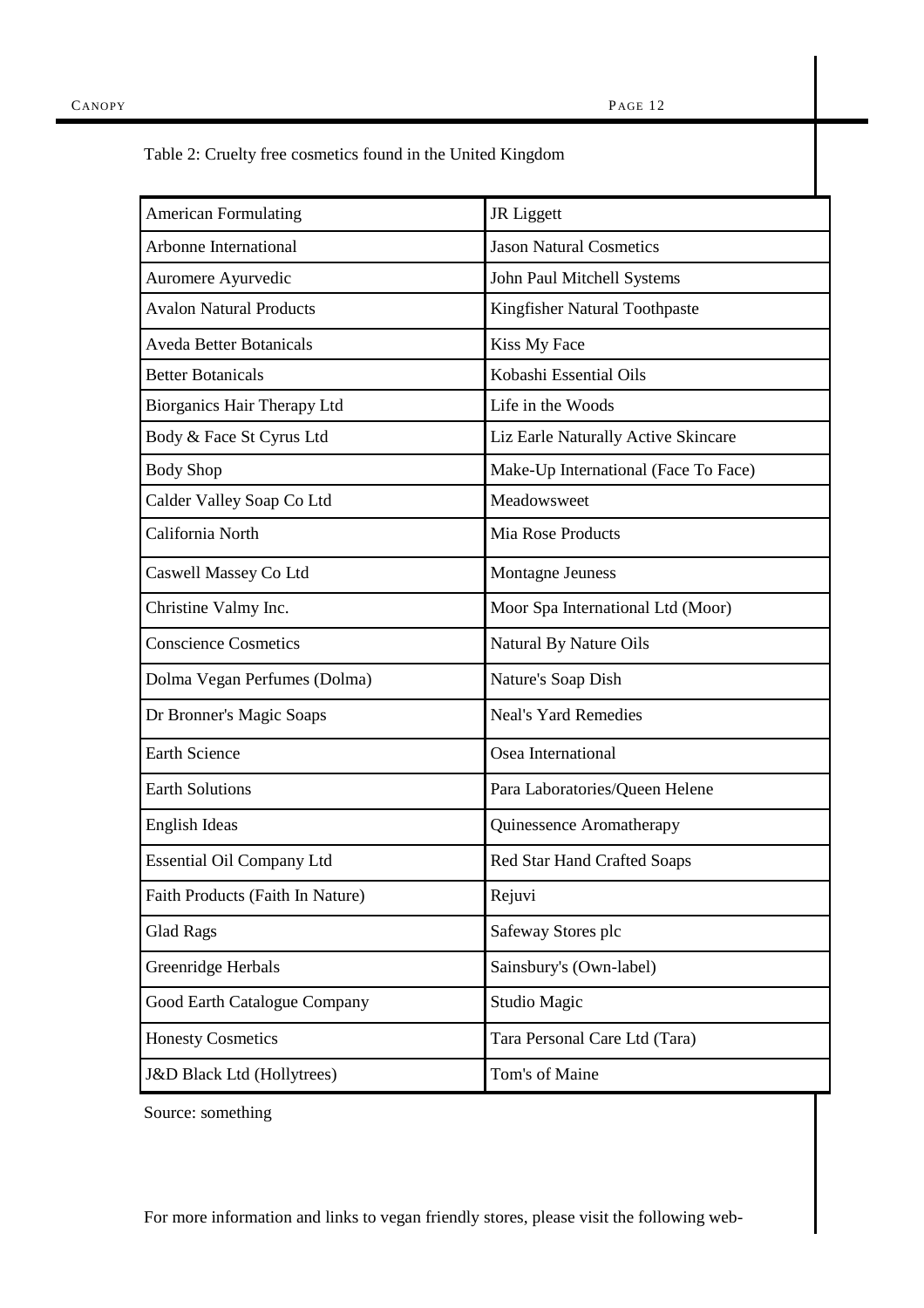# **The Role of Media in the Future of Conservation**

Madelaine Westwood Filmmakers For Conservation

"Why should I care about the state of the planet?" Asked by an intelligent articulate person at a dinner party, this was a shocking question. My immediate response was, "Don't you know?" and the simple truth was, he didn't. I mention this incident because it reveals the greatest immediate challenge facing those who work in the most powerful communications industry. How can we reconnect people with the environment that sustains and supports them? How do we show them the physical, emotional, spiritual and surprisingly large financial value that the natural world offers to us, in a way that would have them wanting to protect its worth?

To answer these questions, we must first address some important issues. Firstly, the media is a business. As with any business, it has to make a profit in order to become successful. This means attracting the largest audience possible. Ratings equal big business. Secondly, welfare about the planet and the species that inhabit it is not a priority for many people. For conservation efforts to be successful, they have to engage the interest, will and co-operation of people who are presently indifferent. Both conservation and the media seek to capture the attention of millions of people.

A logical place to start is with the audience. With 'short-termism' the cultural philosophy of the day, instant gratification is one way to approach the audience. Quick turn around presenter-led programmes that have information packaged into small, slick slices go down well after a long day at work. On Sundays we have stunning wildlife imagery that distracts us from the week ahead. These strategies have worked well with an environmentally friendly audience,

but we need to target audiences that would not normally watch a conservation film. To do this we have to examine the nature of people themselves and discover how they understand the world.

There are many ways that an audience can access information, and filmmakers and broadcasters are

constantly seeking new approaches to capitalize upon this. We have taken the information apart piece by piece as shown by 'Animal Camera' which reveals the mechanics of the natural world. We have targeted heightened emotions such as danger or fear, which are seen in the successful Steve Irwin animals type programmes. We could also access the gentler, perhaps more holistic, nature of people. By producing programmes which highlight complex relationships inside the natural world, we can understand how interdependent, vulnerable and unique we are. Ultimately, we need to access our audience in every way that they will listen to us and be creative enough to hold their attention.

The next question is who is the audience? The traditional broadcast audience is obviously a vital one, but many people do not have access to a television set. Ironically these are the most important people to reach, as they will have had little opportunity to receive conservation information from other sources. This is one area where films can make a difference and a growing number of filmmakers and broadcasters are looking for ways to have their programmes shown where it will have the greatest impact. Initiatives led by the charity Filmmakers For Conservation (FFC), Granada Wild and GASP include investigating ways to send conservation films to local people, organisations, and governments in range states; Richard Brock and his team of Greensparks are working in many countries identifying local problems, and producing tailor-made films specifically for release to that community.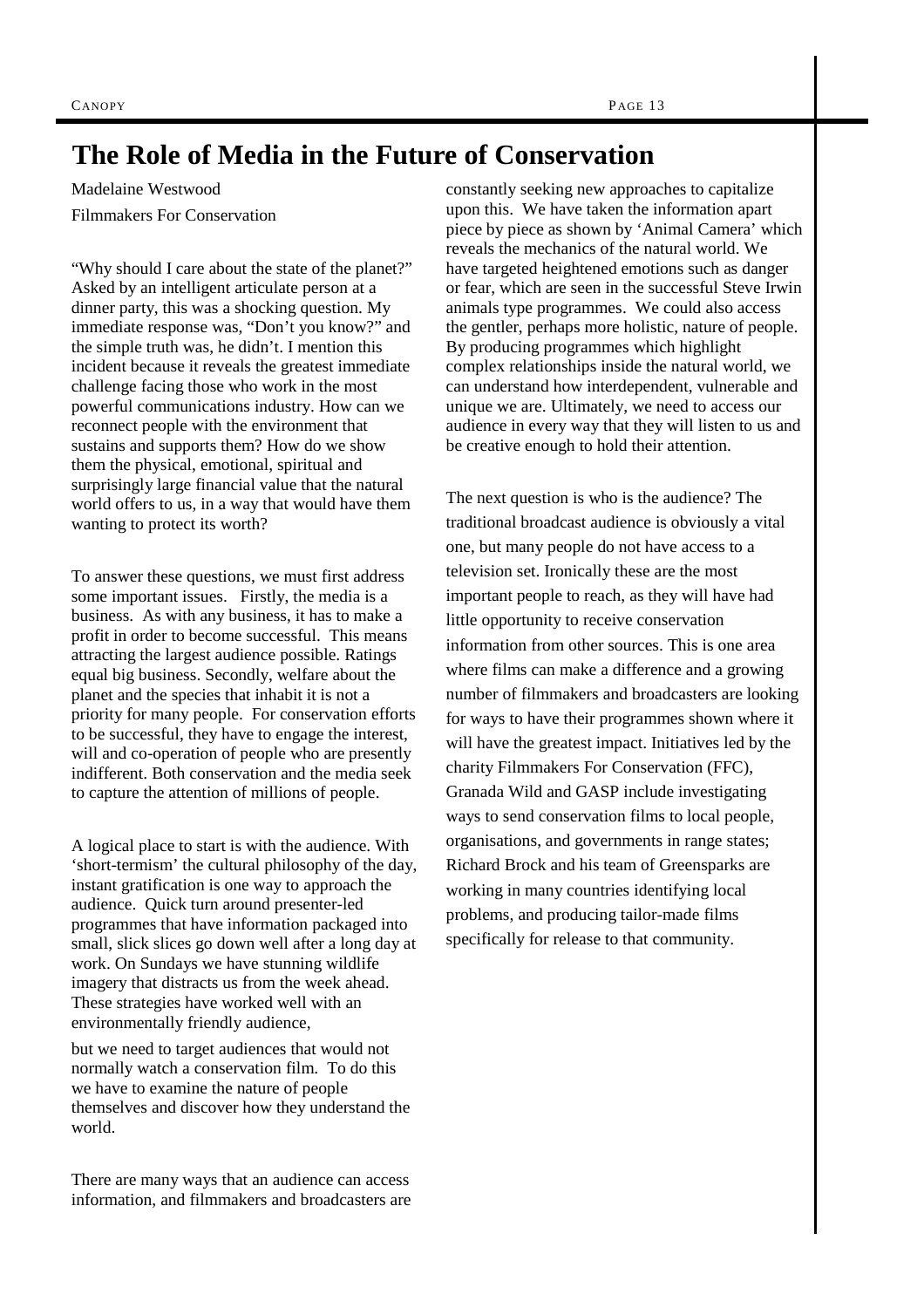This blueprint could work equally well for conservation organisations linking with FFC and local camera teams to provide increased opportunities to work with target audiences in developing countries. Having programmes readily accessible to new audiences is one way we can address the lack of information available to millions of people. This could show them why they should care, the urgency of the problems, local solutions and leave these communities empowered to take action.

These initiatives begin to tackle reaching our audience but the media should also examine initia-

tives closer to the production end of the programme. We have a responsibility to tell the truth about the state of the planet, and to find ways to reveal the beauty and extraordinary behaviour exhibited by species while, at the same time, being honest about the threats they face. This is a difficult balance to achieve, as good news stories attract the biggest audiences and prompt positive action, while candid reality is less attractive to viewers. Creative programming would to intrigue, entertain and engage the hearts and minds of audience while staying inside within the context of reality. This could be a creative opportunity for a conservation reality show.

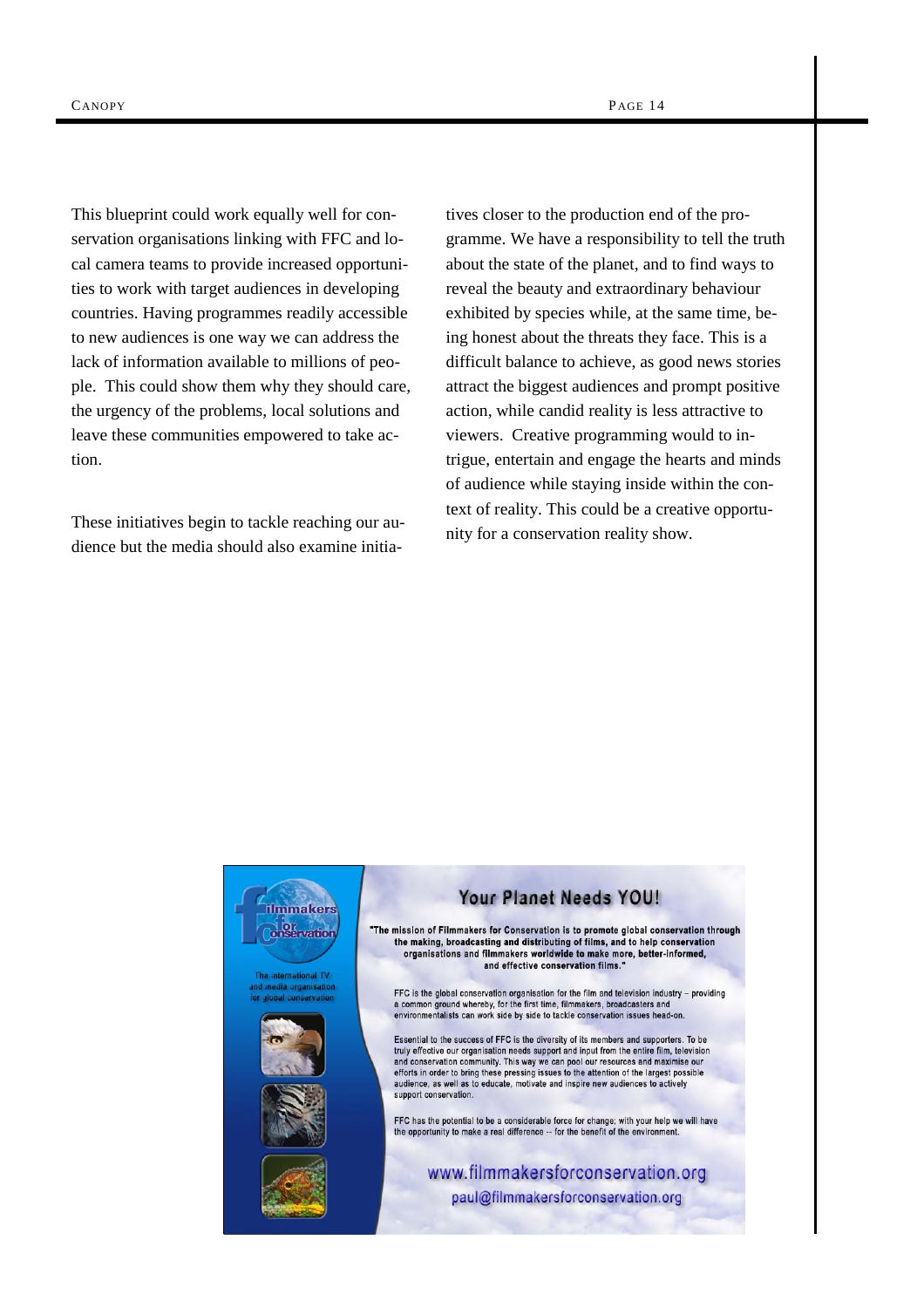## **Should Africa's National Parks be Privatised?**

#### Helen Buckland

In a recent "Talking Point" article on BBC News Online, a lively debate surrounded the topic of the privatisation of Africa's wildlife parks, provoked by a Dutch multi-millionaire's desire to form a company to take over a series of parks in Zambia, Uganda, Kenya, Malawi and Mozambique. Paul van Vlissingen boasts several influential supporters, including the former South African president Nelson Mandela and the World Bank, but he also has his critics, who hold the view that no company should possess ownership rights over one of the African continent's major and most valued resources. Mr van Vlissingen argues that many national parks exist only on paper, with poorly paid rangers overseeing parks that have been emptied by poachers. African Parks Management and Finance Company is designed to bring together public and private resources; according to Mr van Vlissingen "The state could bring in expertise, scientists, animals from other national parks and land, and I could bring in management expertise and the drive to make it go".

The company, which has so far taken over the management of four African game parks (Liuwa Plain and Sioma Ngwezi in Zambia; Majete in Malawi and Marakele in South Africa), has recently signed a deal to run Nech-Sar National Park, which covers 514 square km in the far south of Ethiopia, one of the poorest regions of the country. All parks continue to belong to the countries in which they are found and a pledge has been made that profits will be reinvested into the countries in which the company operates.

As Africa is devastated by wars and battles with HIV/AIDS, wildlife protection may be low on governments' lists of priorities, so privatisation of national parks may be a way to sustain wildlife as a key source of foreign exchange from the tourist industry. Large-scale financial investment in the parks, as offered by Mr. van Vlissingen, must surely be welcomed, but the question of ownership versus stewardship is fundamental to the success of the scheme. An important argument is that the resources at stake, the land and its animal inhabitants, are not for sale as they "belong" to no single person. There are concerns that the parks should continue to be accessible to local communities, ideally involving them in all stages of the development and implementation of management plans. Revenue generated by the company must benefit local communities in a real way, potentially in the form of employment and infrastructure, in order to be accepted by the people.

The following comments represent the range of views that were presented in the discussion:

"Concern for nature and wildlife is a luxury afforded by countries whose population have achieved sustainable standards of living" Pelumi Fadairo, Denmark

"Should Africa look after her nature alone? No. Global forces are also responsible for exporting poverty to Africa and should import to the West part of the burden Africa has to carry to conserve her resources" Collin Mabiza, Zimbabwe.

"If it takes privatisation to put an end to poaching what are we waiting for? Lack of resources and poor planning have led to the collapse of national parks all over Africa and this needs to be addressed before they turn into derelict dust bowls." Andrew Parsons, ex Zimbabwe.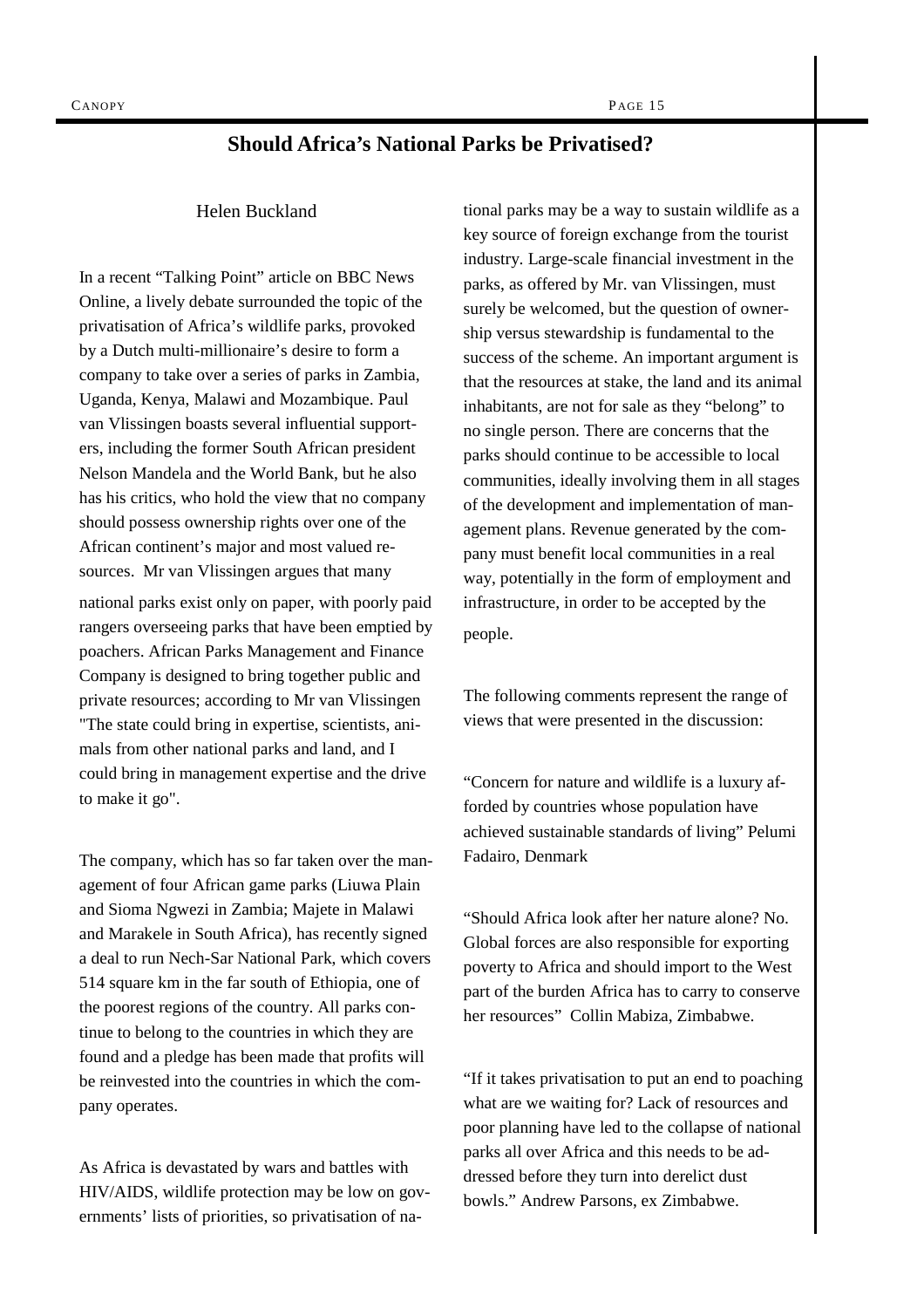## **What is the future role of zoos in primate conservation?**

#### Geoff Hosey

Bolton Institute: Psychology & Life Sciences

Source:

*Among my earliest childhood memories of day trips to Bristol Zoo are images of a large and boisterous group of rhesus monkeys in the Monkey Temple, but also of gorillas and chimpanzees in large metal and concrete cages. In those days we had little awareness of conservation or welfare issues, and zoos were seen as places to have a nice day out and see a few animals. Nowadays the public has more knowledge of the animals and of the need for their conservation. Most zoos have embraced this in the ways that they have formulated statements about their role and purpose. A quick trawl of the websites of most British zoos shows that the two goals of conservation and education are prominent on most of them. As primatologists with a concern for the future of the species we study, we can ask, how exactly can zoos contribute to their conservation? It seems clear that zoos can and do contribute to this in at least four important ways: captive breeding, research, working in habitat countries and raising awareness.* 

For many people, the message that has probably come across most strongly from zoos is that they aim to keep viable self-sustaining populations. Although early analyses suggested that this goal was not being achieved for primates (Lindburg et al. 1986), a more systematic cooperative approach in which Species Survival Plans (SSPs) are implemented by the Taxon Advisory Groups (TAGs) holds much more promise. For some species the SSP includes plans for re-introduction back into the wild, and this is commonly assumed to be the ultimate goal for all endangered species.

In the first issue of *Canopy*, Adam Britt reported on the reintroduction of Black-and-White Ruffed Lemurs *Varecia v. variegata* to Betampona in Madagascar (Britt 2003). He makes the point that lemurs born and raised in free-range environments seemed to adapt to the wild better than those born and raised in cages, so reintroduction of zoo primates may be particularly difficult.

Difficulties may arise because zoo animals (captive or managed animals) might show a changed behavioural profile compared to their wild counterparts. The lemurs referred to in Adam Britt's article, for example, were naïve with respect to predators, and were possibly unskilled at finding food during the Malagasy winter period. Thus it is essential that research be done to try and establish exactly how the zoo environment modifies behaviour. Many British zoos now participate in significant amounts of research, and encourage academic researchers, of whom too few are interested in zoo work (Hosey 1997). Nevertheless, zoo research is growing in volume and quality, as evidenced by the annual research conferences that take place under the auspices of the Federation of Zoos of Great Britain and Ireland.

Ï

Research on zoo primates can tell us a lot about their basic biology, as well as about how they adapt to captivity. A large part of zoo-initiated research is in the areas of reproductive and genetic technologies, and both contribute to and are informed by knowledge gained in the field (Ryder & Feistner 1995). Increasingly, zoos are becoming involved in fieldwork through a range of conservation initiatives such as collaboration with governments and conservation bodies, personnel training, and captive breeding in habitat countries, as well as research *per se* (Mallinson 1988). Several of the larger British zoos now devote considerable resources to further conservation in habitat countries.

These efforts require significant amounts of money. Currently in Britain, a large part of zoos' financial resources comes from the public through entrance fees, memberships, bequests, animal adoptions, and so on. It is vital that public interest in, and support for, conservation is actively enhanced. Most zoos promote education as one of their major goals, and they achieve this through talks, events and work with schools, among other things.

So, what of the future? The role of zoos in conservation is now encapsulated in the World Zoo Conservation Strategy (IUDZG/CBSG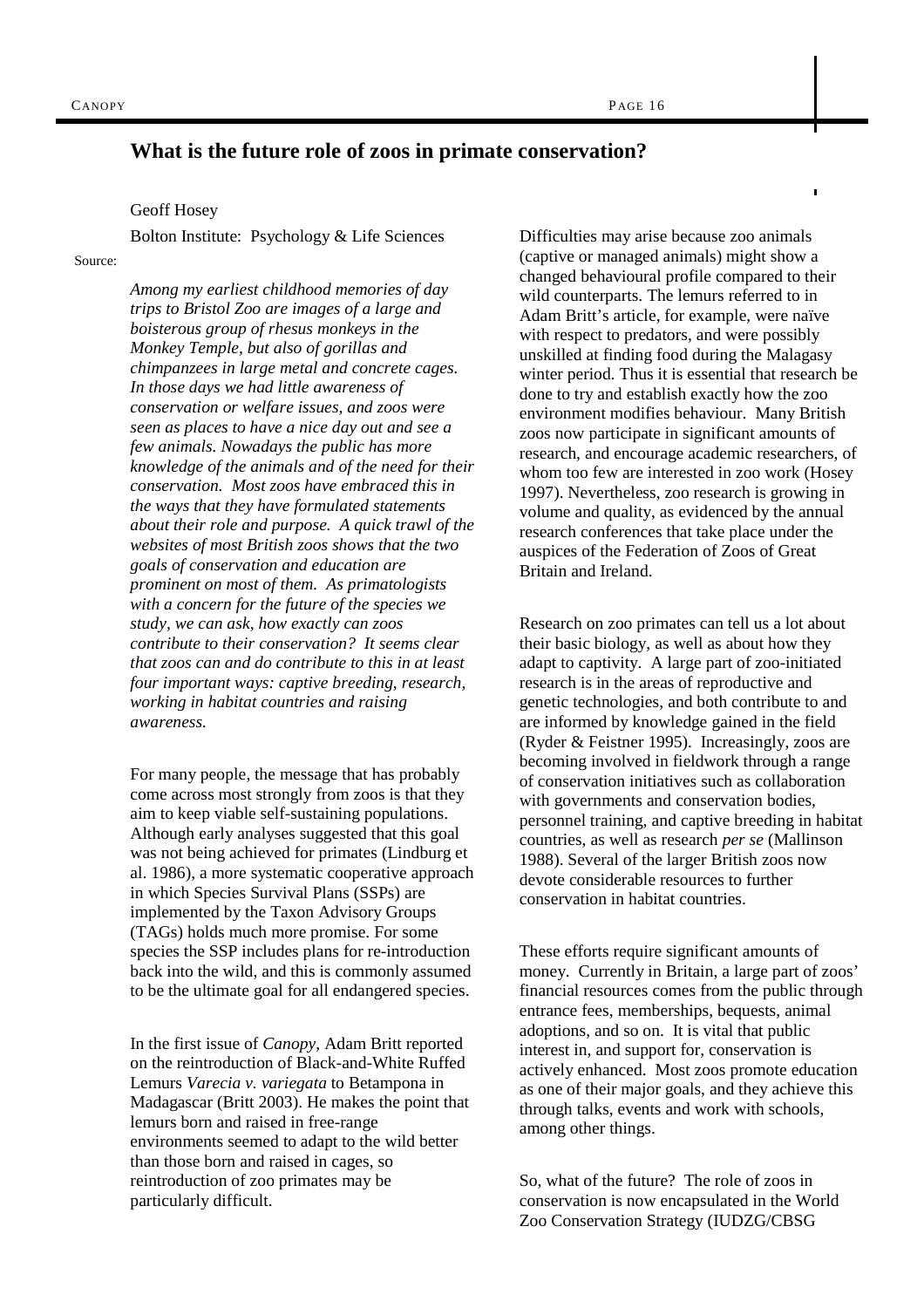These efforts require significant amounts of money. Currently in Britain, a large part of zoos' financial resources comes from the public through entrance fees, memberships, bequests, animal adoptions, and so on. It is vital that public interest in, and support for, conservation is actively enhanced. Most zoos promote education as one of their major goals, and they achieve this through talks, events and work with schools, among other things.

So, what of the future? The role of zoos in conservation is now encapsulated in the World Zoo Conservation Strategy (IUDZG/CBSG (IUCN/SSC) 1993), which effectively sets a benchmark for zoo involvement in conservation. This is an encouraging document, promoting many areas of activity. Each of these activities is important and cannot be prioritised. In my view, however, more could be done in at least two of these areas.

The first is in terms of basic research on the behaviour of zoo animals. At the moment, there are wild populations that can be compared with zoo populations. In the near future, we might have to face the prospect that for some species, the zoo population will be the only one, and we may have lost the chance of evaluating how living in a zoo changed their behaviour. The limited resources zoos can put into research are often directed at improving animal welfare or solving animal management problems. There are many opportunities for university academics to do important but relatively inexpensive research, and hopefully, through the good work of the Zoo Federation Research Group, research will expand over the next few years.

The second area is in terms of raising and maintaining public awareness of conservation and interest in animals.

What little evidence there is suggests that people's positive views of zoos and conservation are

What little evidence there is suggests that people's positive views of zoos and conservation are increased by a "positive zoo experience". These experiences often reflect seeing active animals in naturalistic enclosures, and opportunities to interact with animals. Training, free-ranging and the use of "animal ambassadors" are ways in which some zoos have begun to provide a wider range of experiences, for visitors, with the zoo animals. Once we recognise that most zoo animals will not be returned to the wild, and that many are not contributing to SSPs, then, provided that their welfare is not compromised, perhaps it does not matter if living in a zoo changes their behaviour. These individuals may be good candidates to provide a positive zoo experience, thus raising awareness and support for primate conservation.

#### **References**

- Britt, A. 2003. Project Betampona: an experimental restocking of captive-bred ruffed lemurs into the wild. *Canopy* 1 (1): 3-6
- Hosey, G.R. 1997. Behavioural research in zoos: academic perspectives. *Applied Animal Behaviour Science*  51: 199-207
- IUDZG/CBSG (IUCN/SSC). 1993. *The World Zoo Conservation Strategy: the role of zoos and aquaria of the world in global conservation.*  Chicago Zoological Society (available at www.waza.org/conservation/wczs.php)
- Lindburg, D.G., Berkson, J. & Nightenhelser, L. 1986. The contribution of zoos to primate conservation. In J.G.Else & P.C.Lee (Eds) *Primate Ecology and Conservation.* Cambridge, Cambridge University Press, pp 295-300
- Mallinson, J.M.C. 1988. Collaboration for conservation between the Jersey Wildlife Preservation Trust and countries where species are endangered. *International Zoo Yearbook* 27: 176-191.
- Ryder, O.A. & Feistner, A.T.C. 1995. Research in zoos: a growth area in conservation. *Biodiversity and Conservation* 4: 671-677.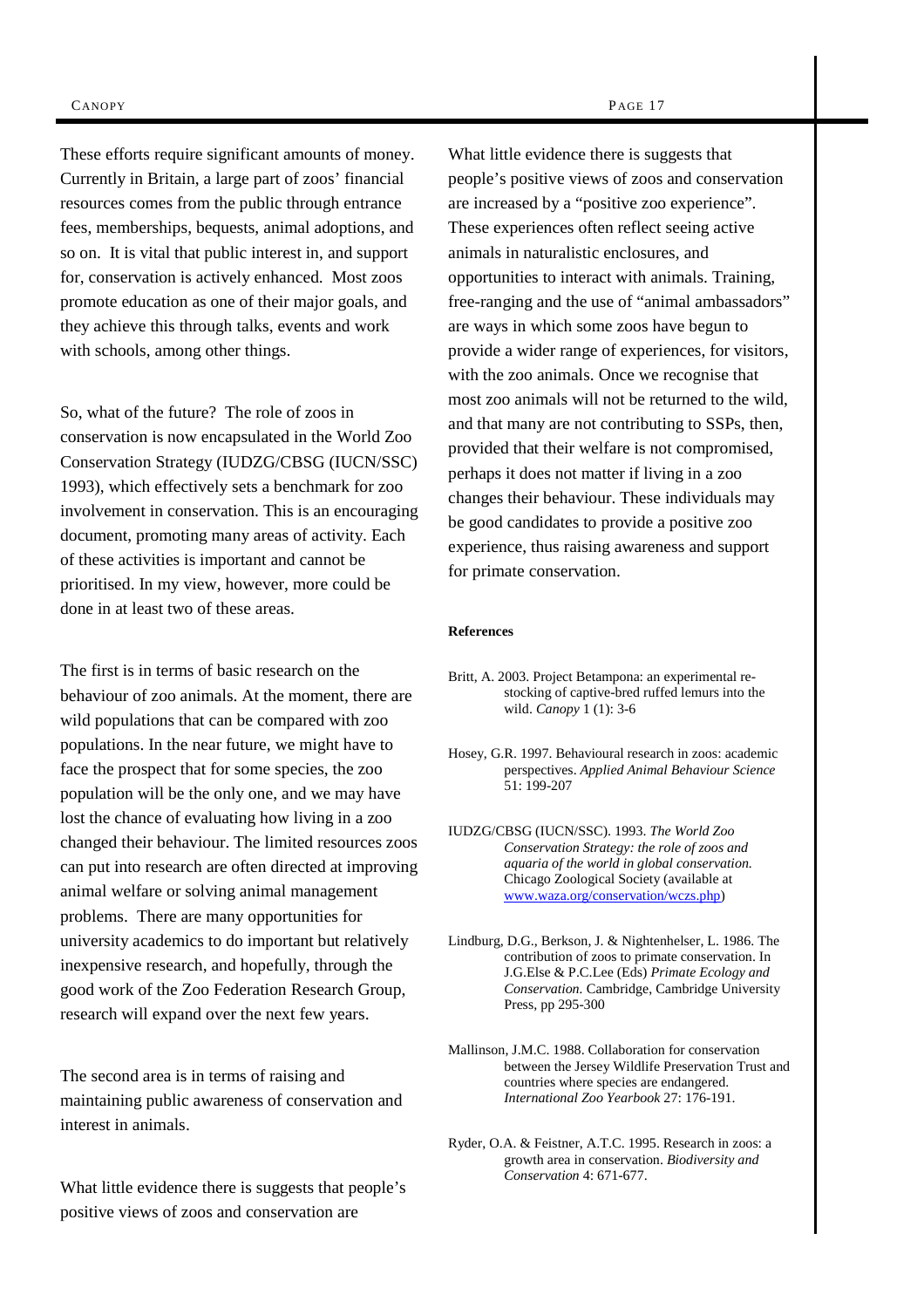# **Drastic Measures: Gorilla killed in Dallas**

#### Anonymous

On 20 March, 2004, Jabari, a 13-year-old, 340 pound male gorilla escaped from his enclosure at the Dallas Zoo. He injured four people and after forty minutes was shot dead by officers. This incident has brought to the forefront issues regarding zoo's capabilities, personnel training, public safety, and animal welfare. The following are excerpts, extracted from The Democrat Herald, describing the events that took place:

"Federal regulators are investigating the Dallas Zoo over Thursday's escape, zoo officials are trying to figure out how the gorilla managed to break out, and animal welfare advocates are questioning whether officers had to kill the beast."

"Some youths had reportedly teased Jabari shortly before he escaped, but it was not known if that was a factor "

"We're just beginning to wonder whether this is some kind of superhuman feat of physical prowess," said Rich Buickerood, who has directed the Dallas Zoo for 12 years. "We just can't believe it."

"Virtually anybody who's worked with great apes has not been able to compute anyway that a gorilla could get up a 15-foot wall," Wharton (Dan Wharton, director of the Central Park Zoo and chairman of the American Zoo and Aquarium Association's Gorilla Species Survival Plan) said. "When you boil it all down, at some level, one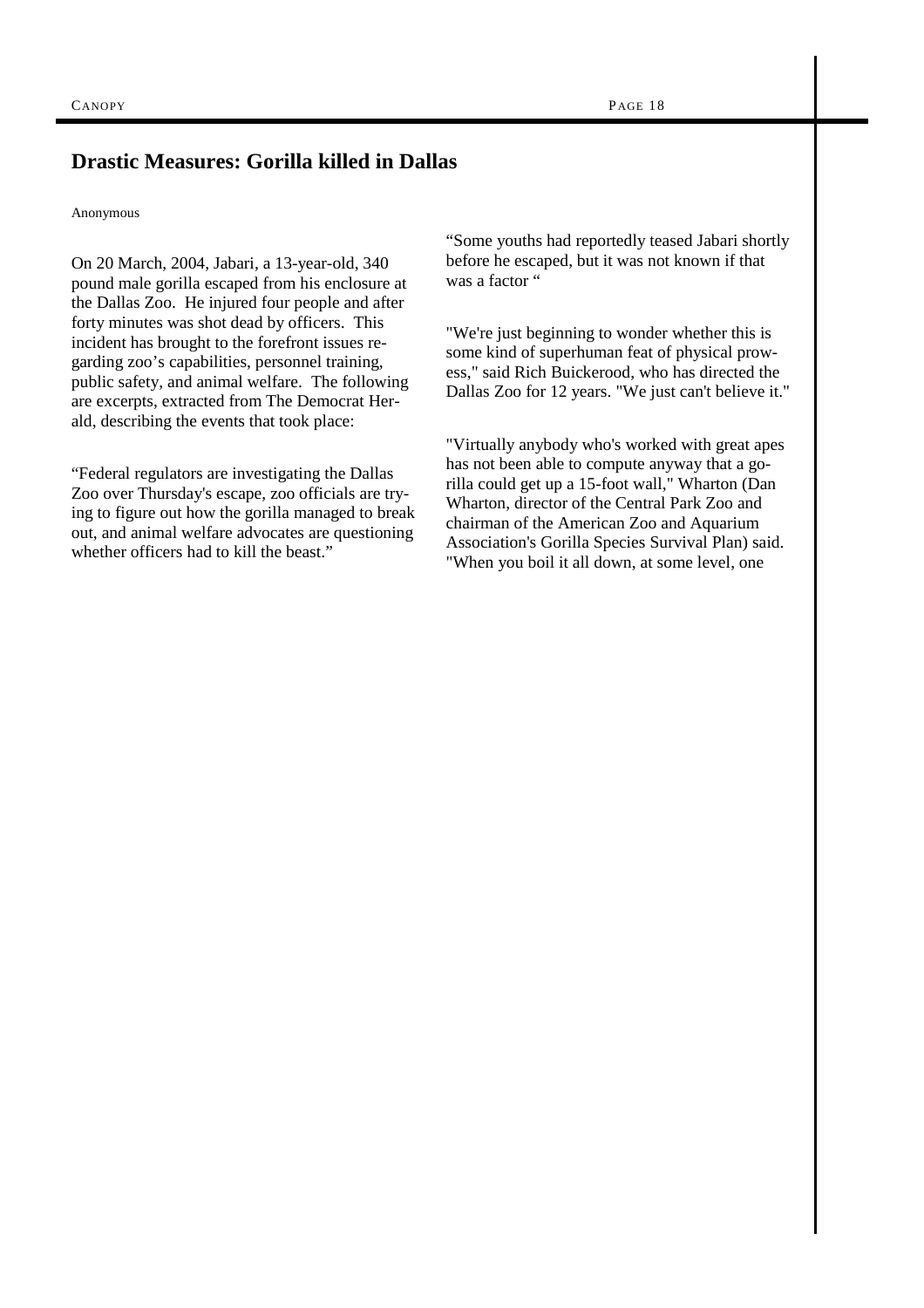# **Forest Survival Guide**

By: Kathryn Skelly, Naomi Cohen

# **WHAT'S HOT**

**Camouflage** 

# **WHAT'S NOT**

| <b>Forest trousers</b>                      | <b>Attracting animals</b>                |
|---------------------------------------------|------------------------------------------|
| <b>Gators</b>                               | Ants in your pants                       |
| <b>Flip-flops</b>                           | <b>Slippery leeches</b>                  |
| <b>Wellies</b>                              | <b>Splinters</b>                         |
| <b>Bandanas</b>                             | Foot rot                                 |
| Dark socks                                  | <b>Cowboy hats</b>                       |
| <b>Headlamp</b>                             | <b>Dirty whites</b>                      |
|                                             | Bumping into elephants on your           |
| <b>Mosquito net</b>                         | way to the loo at night                  |
| <b>Compass</b>                              | <b>Mosquitoes</b>                        |
| <b>Nalgene bottle</b>                       | <b>Walking in circles</b>                |
| <b>Swiss army knife</b>                     | Dry mouth                                |
| <b>Ziplock bags</b>                         | <b>Finger food</b>                       |
| <b>Oatmeal</b>                              | <b>Soggy bread</b>                       |
| <b>Coffee</b>                               | <b>Rice for breakfast</b>                |
| <b>Water filter/tablets</b>                 | 4 AM wake-up calls                       |
| <b>Biodegradable products</b>               | The runs                                 |
| <b>Laundry scrub brush</b>                  | Dead fish                                |
| <b>Tweezers</b>                             | <b>Scrubbing your laundry with sand</b>  |
| <b>Toilet Paper</b>                         | <b>Ticks and uni-brows</b>               |
| <b>Citronella</b>                           | <b>Unidentified leaves</b>               |
| Powder to tackle prickly heat               | Deet in eyes                             |
| Anti-biotic cream                           | <b>Heat rash</b>                         |
| Deck of cards                               | <b>Festering wounds</b>                  |
| A fresh change of clothes for the trip home | <b>ETB</b> (early to bed)                |
|                                             | <b>Small seats and smelly passengers</b> |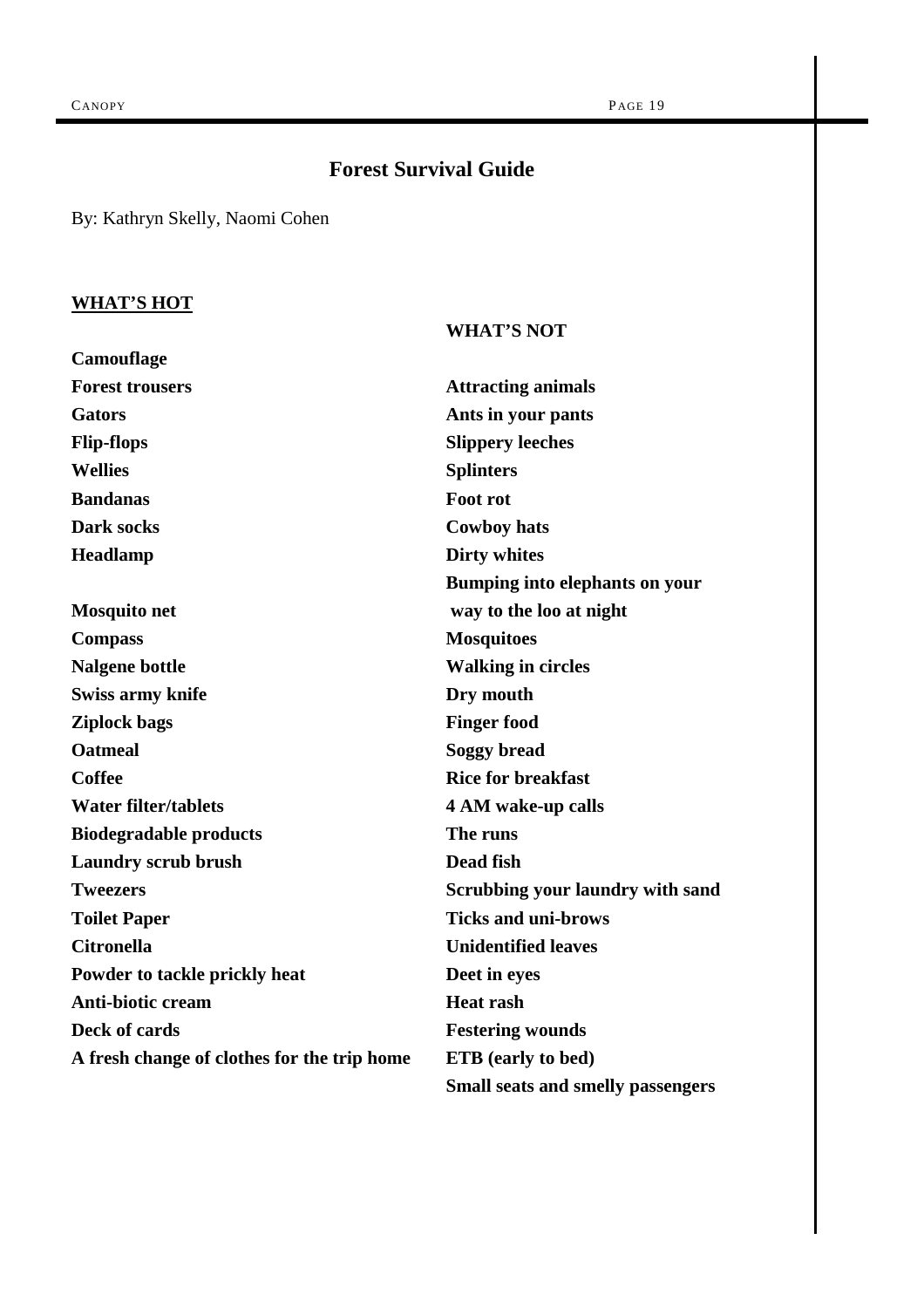### **A Conservation Strategy on Bioko Island**

#### David Fernández

Bioko Island  $(2,017 \text{ km}^2)$ , a tiny island off the coast of Cameroon, is where I have been living and working for almost a year. The island's black sand beaches, vivid green rain forests and a 3,300 mile-high extinct volcano are breathtaking, though none of these characteristics compares with the experience of seeing a noisy group of black colobus jumping around above you without a care in the world.

There are four species of cercopithecines on Bioko Island: Preuss's guenon (*Cercopithecus preussi insularis*), putty-nosed guenon (*Cercopithecus nictitans martini*), crowned guenon (*Cercopithecus pogonias pogonias*) and the russet-eared guenon (*Cercopithecus erythrotis erythrotis*). There are two species of colobus: Pennant's red colobus (*Piliocolobus pennanti pennati*) and black colobus (*Colobus satanas satanas*). Bioko is also home to the drill (*Mandrillus leaucophaeus poensis*), the most endangered African primate. All of these primates on Bioko are threatened from hunting pressure due to the bushmeat trade.

Several important steps have been taken in order to try to conserve these primates. Since 1997, the Bioko Biodiversity Protection Program (BBPP), a joint program between Arcadia University, Philadelphia, USA and Equatorial Guinea National University (UNGE), has been working in two protected areas in Bioko: Pico Basile National Park (PBNP) and the Caldera de Luba Scientific Reserve (CLSR). Local people work closely with BBPP by gathering valuable data on the seven diurnal monkey species. The presence of local people working in the reserves helps deter illegal hunters away.

During the summer of 2002, a total of 1,922 'No Hunting' signs were placed along more than 41km and 39km of the PBNP and the CLSR boundaries, respectively. We organized a series of awareness meetings with government officials and local village leaders that addressed the existing hunting ban within the protected areas. A surprising number of people did not know anything about the law that had been passed 15 years earlier! We also conducted an island-wide survey, distributed to hunters, to better understand the socioeconomic aspects of hunting.

The BBPP carries out a yearly census on the primates in the Gran Caldera de Luba. Data collected on the approximate population densities are subsequently compared to data from surveys in previous years. Both research and the involvement of local communities will help to conserve these primate species but many more steps need to be taken in the future. We must not forget this island, rich in biodiversity and locals willing to save it.

More information about the Bioko Biodiversity Protection Program can be found at the following website: http://www.bioko.org. Results from the island-wide survey on hunting will be displayed at the International Primate Society meeting,  $23<sup>rd</sup>$ -28<sup>th</sup> August 2004.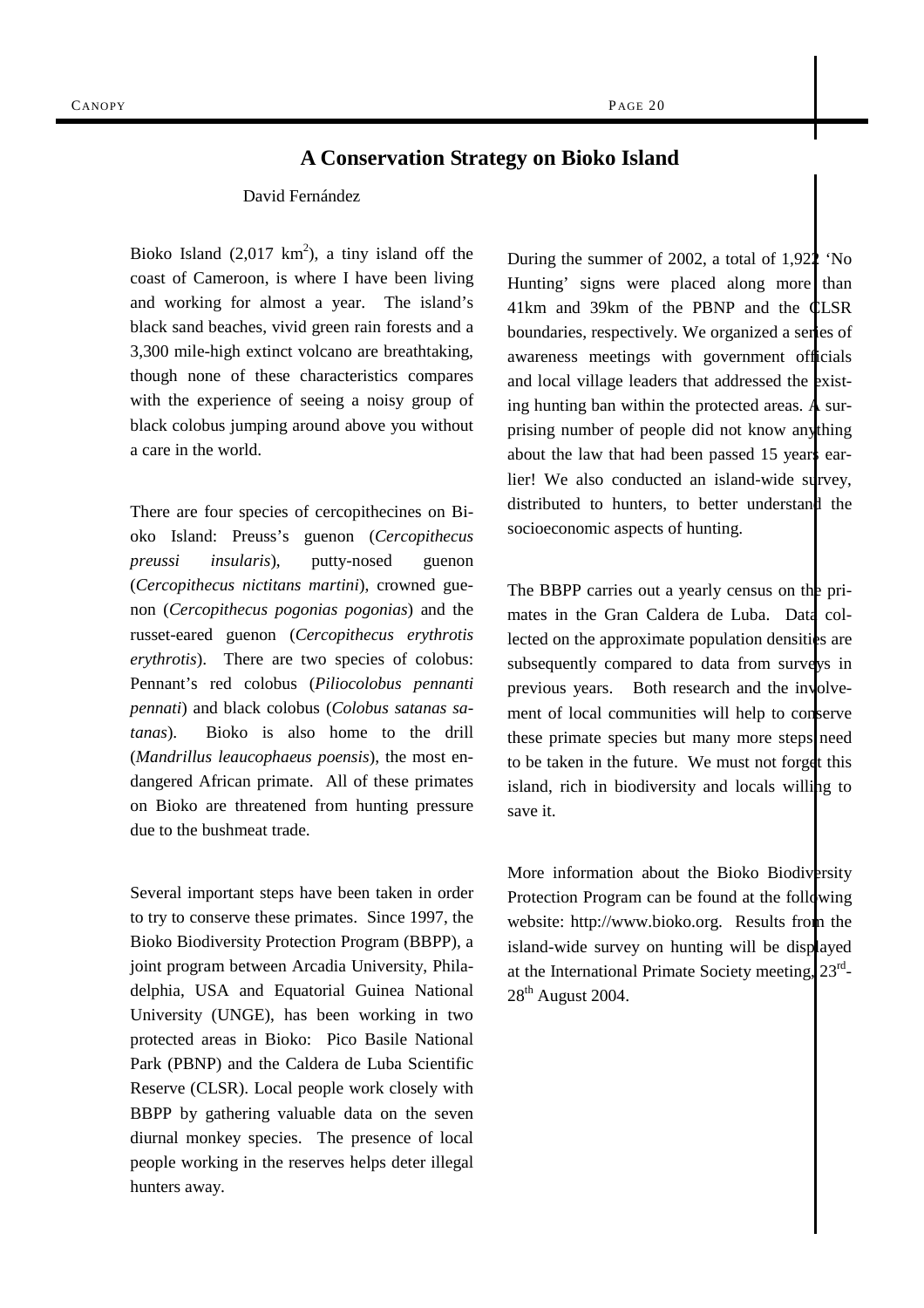### **Evolution candle**

© djread 2004

Born from the broken molds of many a yesteryear. Shaped by the survivors of all the past battles. The ins and outs of the ups and downs of long gone frowns. The give, Take, push and pull of the struggles stretched-out before. The lost eliminated by chance or by pure aggression of adaptation. We all here today have inherited that chance. The blossoming pupae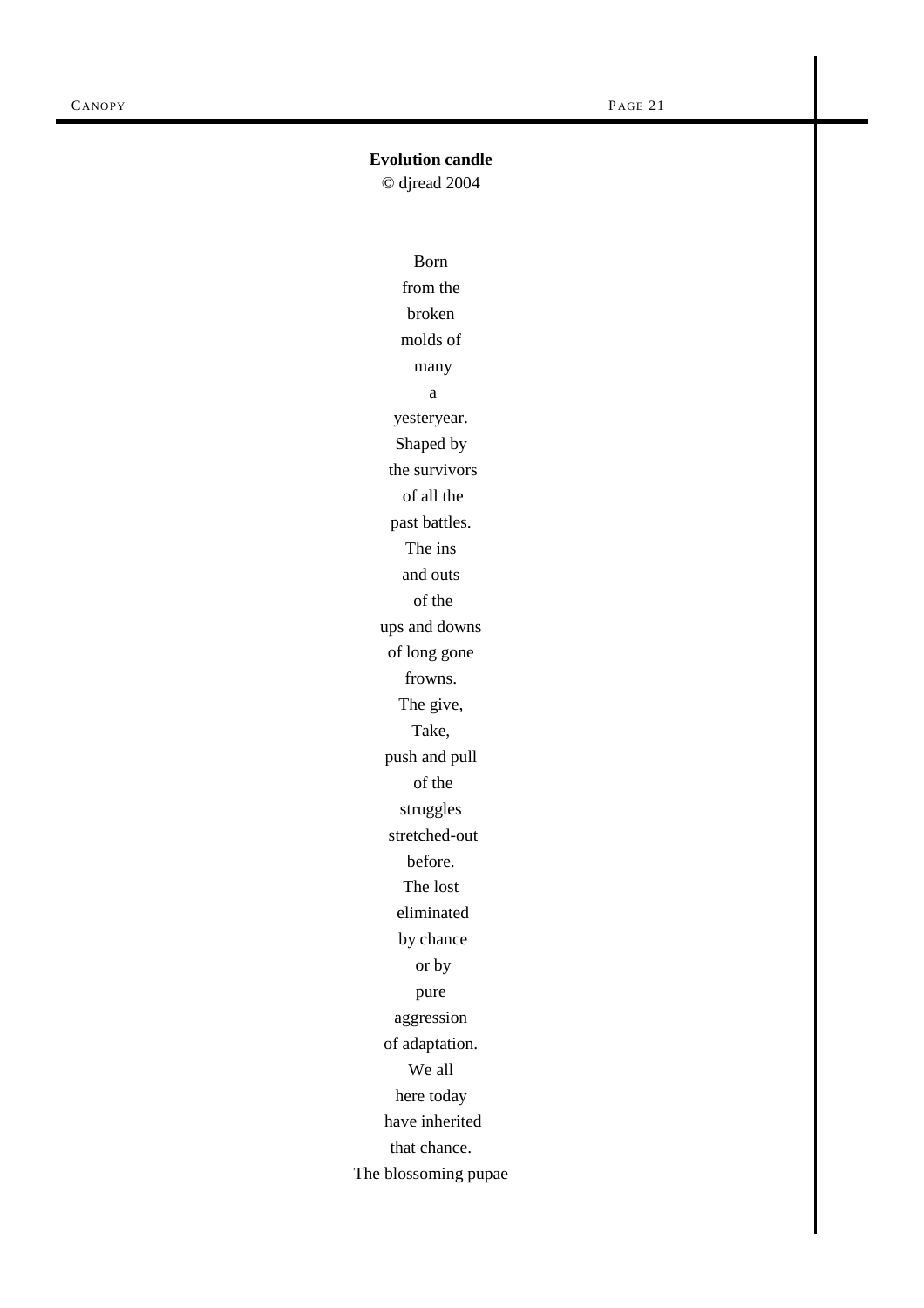#### **Realities a World Away**

*Anonymous* 

#### **Part One: A New Day**

From east of the Mahale Mountains, the sun slowly rises to awaken a new day. As the warmth spreads across his body, he awakens to the song of the tiny pygmy kingfisher as it flutters about through the trees. He lies awake for a few moments to take in all the magnificence spread out before him—in the beautiful forest that resides next to the plains of East Gombe. The air is filled with the fresh scent of morning, as flowers bloom and bees hum as they collect their honey. A gentle breeze spreads the

fertile seeds from the tall fig trees—bring a promise for new life.

He closes his eyes, squeezing them tight—and stretches his arms, his legs, his fingers, his toes—as muscles underneath his vastness get for the journey ahead. As he climbs down from his nest, safely hidden in the foliage of the tulip tree, he spots his group tucked away under a tangle of lianas. Holding her youngest son close to the protection of her warm body, his mate sits quietly as she munches on a handful of fresh guavas. Their leader, his dominance clearly apparent by his massive structure, waits quietly on the branches of the closest fig tree as he carefully observes the surrounding area. Just yesterday, a poucher,



Photo by: Helen Buckland

who when traveling upstream, killed a weakling from their neighboring group.

But it was a new day. A time, which by far, is the most desired...the most anticipated. He joins his family under the foliage to groom and to feast on the collection of bugs, fleas, ticks, and termites had that collected during the cool summer night. In the distance, he could hear the rush of the Lubulungu River as the rapids rush wildly down into Lake Tanganyika—spilling out into the openness.

On most days, soon after the grooming and the morning meal is complete, he heads down to where the river spills into the lake, getting lost in the maze of ravines and gorges. He is afraid of water, as most chimpanzees are, but the area is peaceful and he can remain there. Alone. Undisturbed for hours. It is clear, in the beautiful forest of Gombe, that he is free. Completely free. Unaware of the fate his kin faces in an environment just a world away.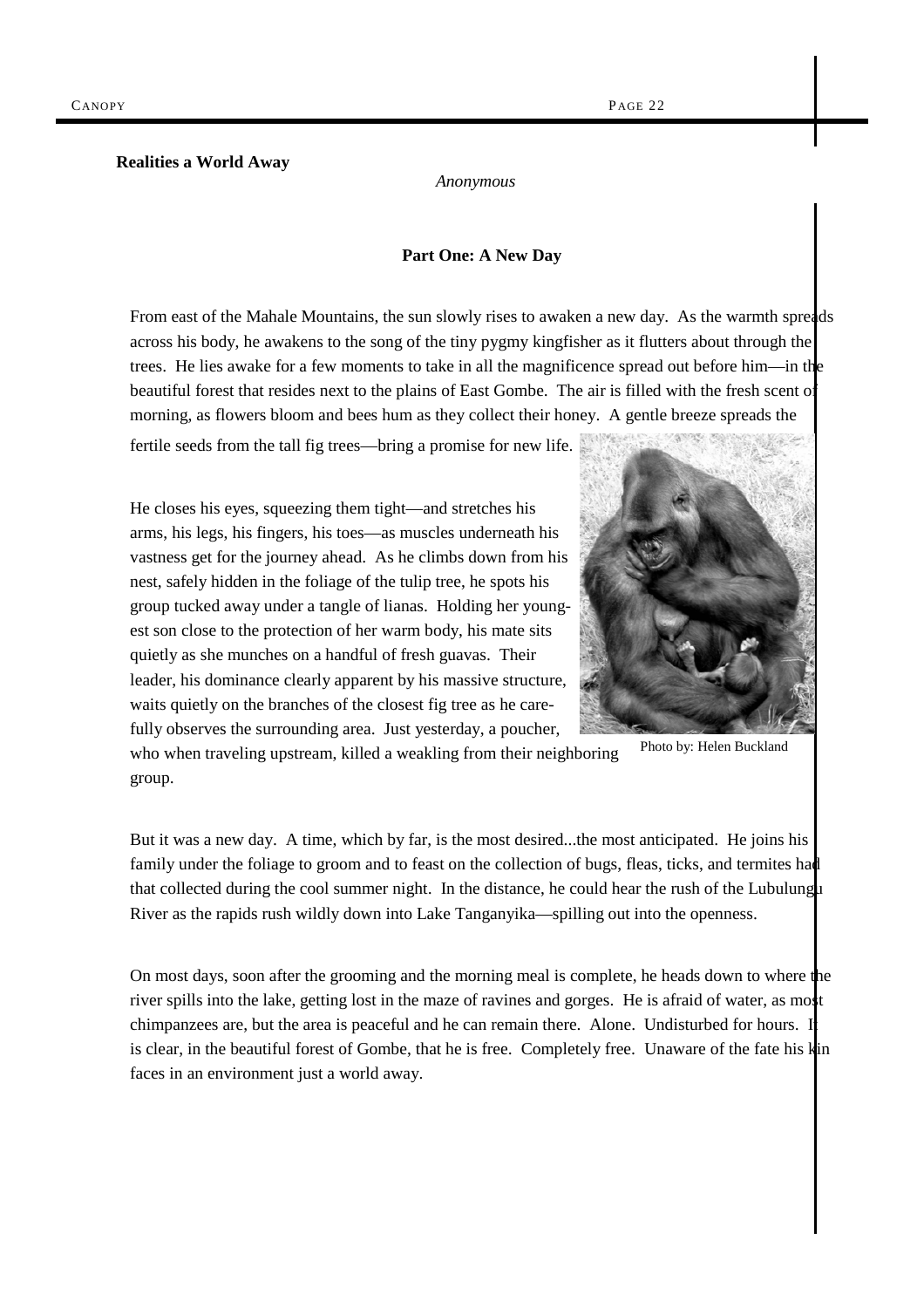#### **Part Two: Lab Monkey**

*I am just like you. You don't see it. You choose not too! You cut me. I bleed. I cry out, you don't hear me. Can you not hear my pain as my very existence escapes from my dying corpse? I scream out as the sharp razor blade digs deeper into my now hairless flesh exposing a gushing stream of oozing blood. It is brilliant shade of scarlet that seeps from my veins as you prod inside. Deep cries escape from my chest as you dig deeper and deeper and deeper. My high-pitched howls of despair echo throughout the lab, sending shivers up the spin of all the faceless, obedient lab assistants who have yet to learn how to block out the cries of suffrage. Just give them time. They will learn...* 

*Why do you simply ignore my agony? Why? Why do you ignore my pain? Am I not just like you? As you cut, poke and pry—you do not look into my eyes. You look away as your knives of science cut away at my flesh, my organs, my heart, my liver, my lungs, my brain, my soul! You look away! Do you not look into my eyes because you are afraid that I am just like you? Are you afraid that what you see will haunt your very existence, as you and I are one? If you look into my eyes, are you afraid that you will see yourself—cut, bruised, beaten, burn, poisoned and left for dead.* 

*I can see my reflection in the shiny blade of the knife that severs my body, my flesh, my veins. My brown eyes, once bright with life, now dull, sink deeply into the crevasses of my skull. My hair, shaved clean to expose the pale skin hidden beneath are now invaded by wires, electrodes, stitches, scars, dried stains of blood. My blood! The blood that you wipe clean from your white lab coats and your sterile tools of torture. Once blood, now your gases, your chemicals, your poisons, run freely through the mazes of veins lost within my body. Stripped naked, exposed to the world, my vulnerably spread out before you, I lie on the cold metal table in the center of your chambers as I wait until my body dies. Anesthetics are unheard of, for I am just a creature, a wild beast, a savage, in your eyes,. In the eyes of your society. Despite your harsh attempts to destroy me, you will*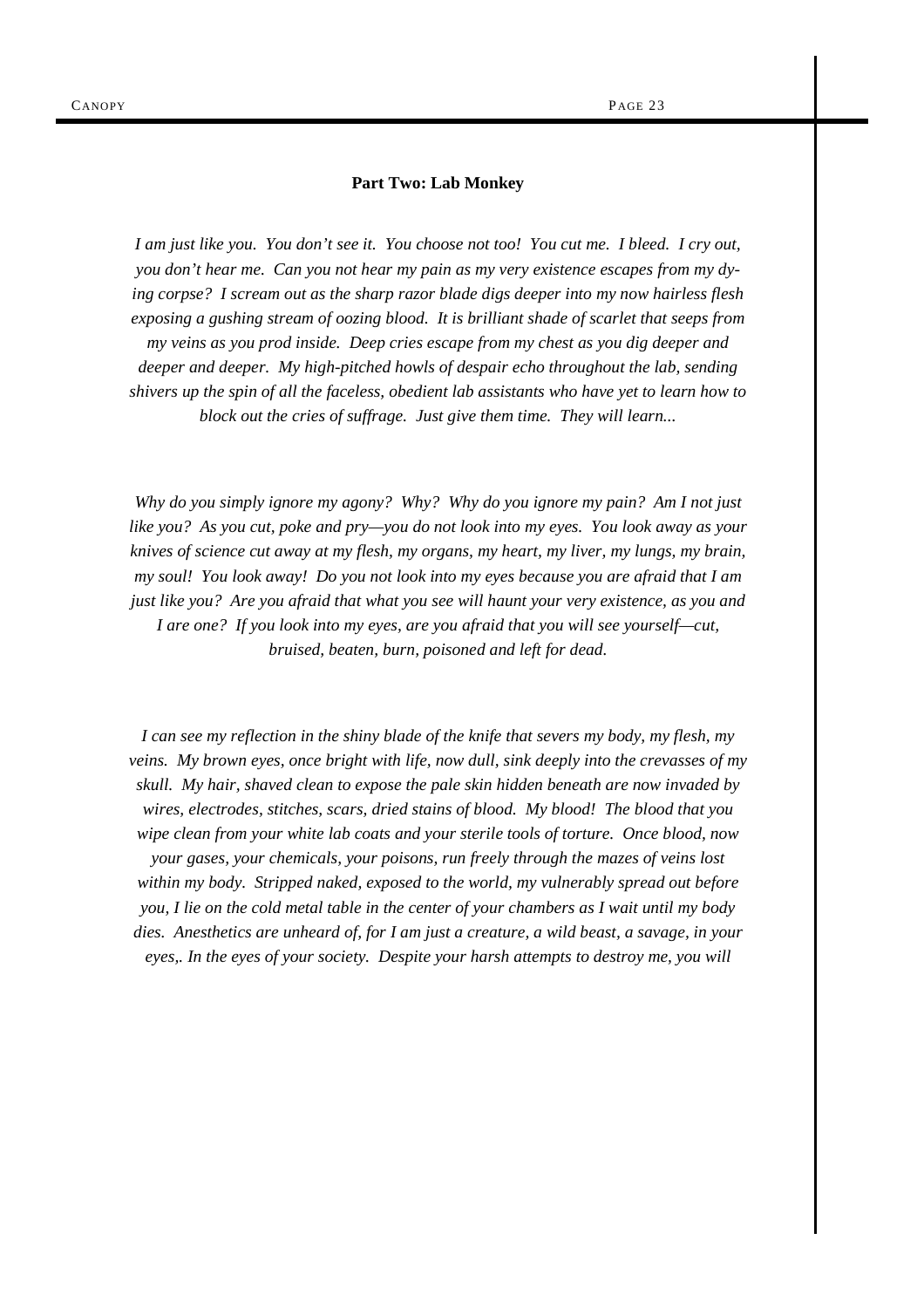# **Where are we going?**

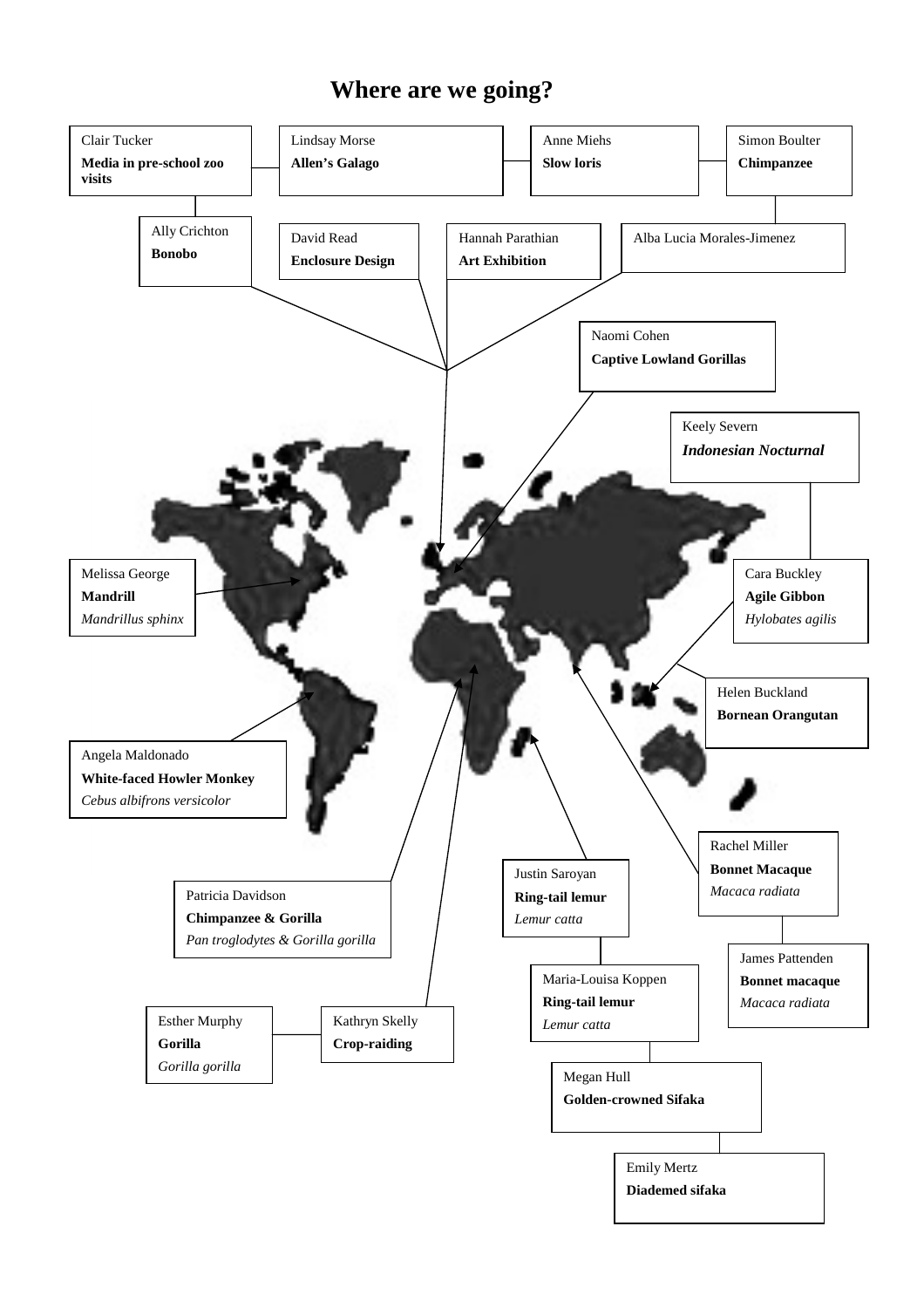# **Student Abstracts**

#### **FIELD GUIDE OF THE NOCTURNAL PRIMATES OF INDONESIA**

#### **KEELY SEVERN**

With classification of primates becoming increasingly in-depth, especially with regards to their subspecific composition, I plan to collate information, design, print and distribute a full colour fold out laminated field guide. It will show behavioural and ecological factors of the species/sub species of the nocturnal primates of Indonesia. It will result in distribution of information on endangered primates in a format that is useful to both experts and the general public.

**IMPLEMENTATION OF A MULTI-AGE EXHIBITION FOR THE PROMOTION OF AWARENESS OF ENDANGERED PRIMATES AND THEIR FRAGILE RAINFOREST HABITATS** 

#### **HANNAH PARATHIAN**

This study aims to reduce the gap between researcher and the general public, making information about some of the world's most endangered primate species readily available in an accessible and inviting format. It will address the problem of rainforest destruction and the implications for the primate fauna that depend on them. The project aims to inform a multi-aged public audience of the hugely diverse species of primate populations that are declining, and their current status, through the implementation of a public exhibition. The exhibition will be displayed in a range of public locations in order to reach a wide audience. The exhibition will address the main threats facing today's extant primate species in the four biodiversity hotspots of the world.

It will consider what must be priorities for conservation (mainly habitat preservation) and what can be done to help stop the destruction. Information will be conveyed through the use of colourful and informative imagery with suggestions of how day

to day activities at work and at home directly influence rainforest ecosystems and what can be done to help stop the destruction. In addition, the sale of postcards and distribution of leaflets will raise funds and publicity for a number of small-scale charities supporting primate conservation.

### **The development of non-lethal, acoustic methods to deter chimpanzees**



Simon Boulter

The aim of this study is to pilot the possibility of using chimpanzee and leopard calls to deter chimpanzees from approaching a speaker in a captive situation. Should this be successful, the method could be put forward as a feasible deterrent to prevent chimpanzees from crop-raiding in the wild and would be worthy of field trials.

Previous methods proposed to prevent primates from crop-raiding include electric shock treatment and mildly poisoning food (Hadfield, 1999). These methods are totally invasive and can be very harmful to the primates. Although conservation agencies must take into account the feelings and livelihoods of local people, surely they need to come up with a repelling strategy that does not harm the wildlife in the process, particularly where protected and endangered species are involved.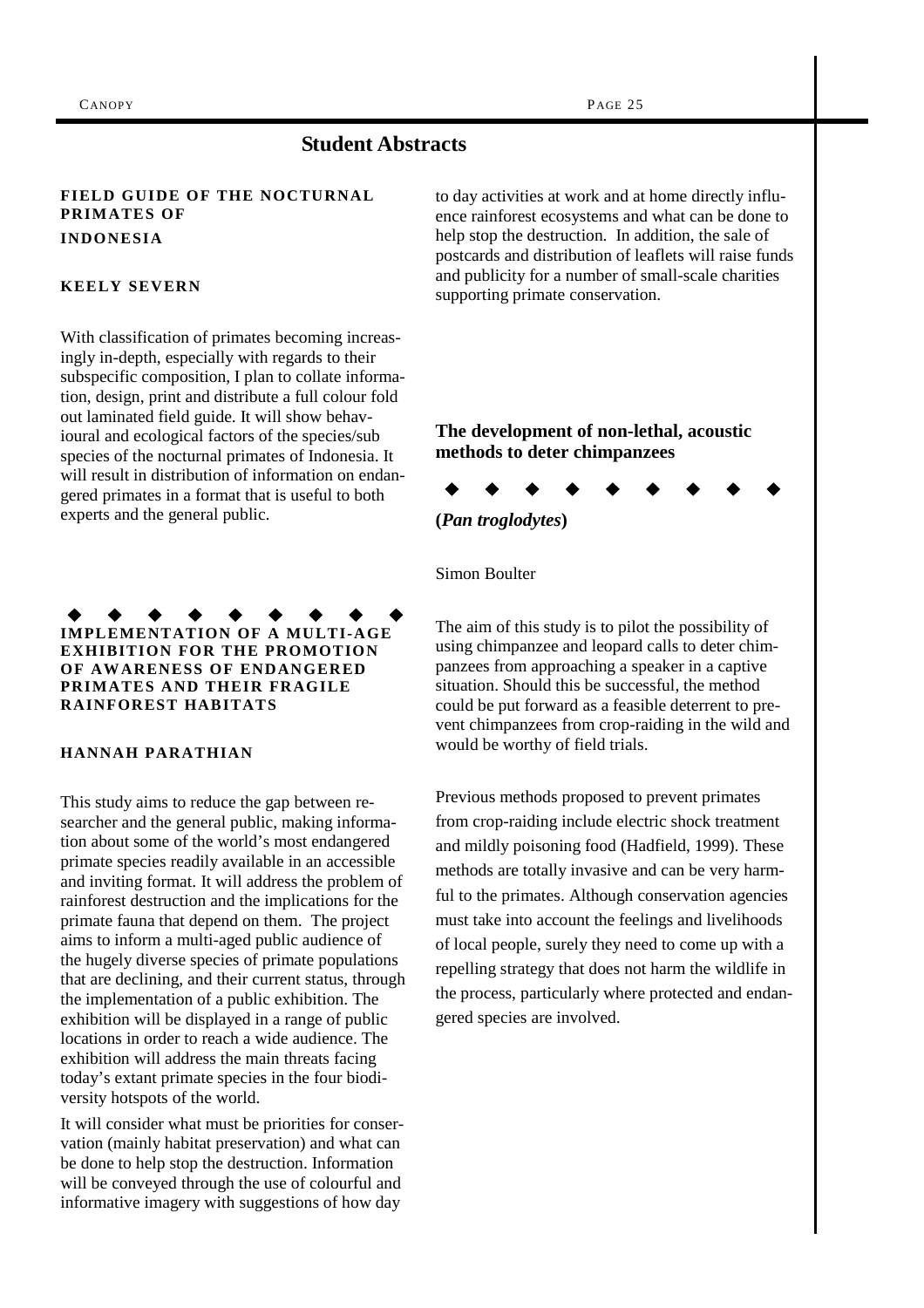**The expansion of palm oil plantations in Central Kalimantan, Borneo, and consequences for orangutan habitat integrity evaluated using GIS** 

Helen Buckland

Oil palm is a tree crop that is highly suitable for Indonesia's moist tropical conditions, and also has the potential to generate abundant export earnings. Consequently, Indonesia is one of the world's primary exporters of palm oil, and as worldwide demand increases, the amount of tropical forest destroyed to create land for plantations

is escalating. Borneo's peat swamp forests provide ideal growing conditions for the crop, but these areas contain great biodiversity, including large numbers of rare and endemic species such as the Bornean orangutan *(Pongo pygmaeus).* The

expansion of palm oil plantations has made a crucial contribution to the massive reduction and fragmentation of the orangutans' habitat.

rapid

This project will examine the issue of land-use conflict between the palm oil industry and the Bornean orangutan. Specifically, mapping of the Kotawaringin Barat District, Central Kalimantan, Borneo, will be conducted in respect to current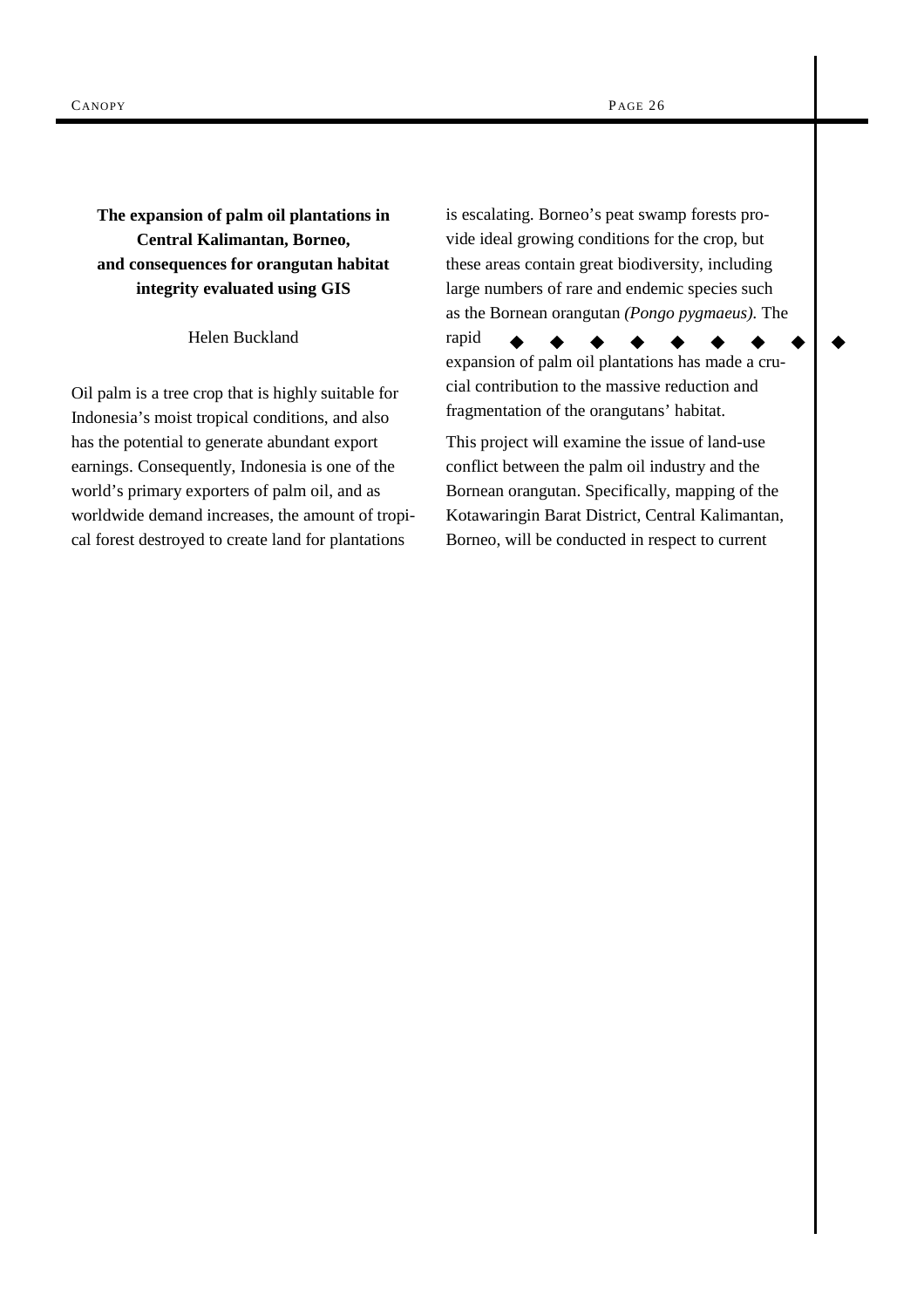### **Endangered Spider Monkeys (genus** *Ateles***) of Colombia: Distribution and Conservation**

Alba Lucia Morales-Jimenez

According to the IUCN (2003) Colombian primates are under high human pressure resulting in the designation of one Critically Endangered species (*Ateles hybridus*), one Endangered (*Saguinus oedipus*) and 5 Vulnerable (*Ateles belzebuth, Aotus lemurinus, Saguinus leocopus, Callicebus ornatus, Lagothrix lugens*). *Ateles geoffroyi* and *Ateles hybridus* are priorities for research and conservation programs in Colombia (Defler et al., 2003; Defler, 2001; IUCN, 2003; Collins, 1999; Rylands et al., 1997; Mittermeier et al*.*, 1989; Procam-Inderena, 1986). Currently there is a lack of information about *A. geoffroyi* in Colombia and its distribution has not been confirmed in this country (Defler et al., 2003). There is only one report form Hernandez-Camacho & Cooper (1976) in Juradó, very near to the Panama Border.

It is very important to know the historical and potential current distribution of these species and to identify threats in order to establish priorities and potential areas for conservation and research (Pinto & Rylands, 1997). The objective of my research is to determine the distribution of genus *Ateles* in Colombia and to evaluate it in terms of conservation. I will collect locality information about the four of *Ateles* species from museum collections specimens, bibliography and interviews with researchers that have worked in Colombia. This information will be included in a Geographical Information System (GIS). I will use GARP analysis to predict the potential distribution. I will overlap distribution maps with the ecosystem maps. I will generate one map showing the historical distribution of each species and one map of probable distribution. I will identify potential and priority areas to conserve each species. This approach has been used in other groups of animals such as the spiny pocket mice

**Bald Lemur Syndrome – Individual Differences in the C1 troop of** *Lemur catta* **at Berenty Reserve, Madagascar** 

Maria-Louisa Koppen

In 1999, the C1 troop of *Lemur catta* at Berenty Reserve showed hair loss of varying severity. This was termed 'Bald Lemur Syndrome.' Hair loss always occurs during the birthing season in September, where females are most badly

affected. The cause of this temporary hair loss is currently unknown.

My project is part of a long-term study to investigate the potential cause(s) of temporary hair loss. My study will determine individual differences in the troop in terms of social behaviour, mating and feeding, prior to the onset of hair loss. I will compare my results with those of a previous study undertaken in September 2003. I will focus on females, particularly those in oestrus in order to set up mating records and establish some idea of male paternity. Analysis of diet will also be a major component of the project, again females will be the focal animals as they are most badly affected by the hair loss and this may have consequences for their offspring. I will also examine the relationships between individuals, while recording aggressive encounters and nearest neighbour to determine the rank of each individual. The project will allow the analysis of social factors and feeding as causes of 'Bald Lemur Syndrome.'

The aim is to assist in addressing those factors that may be causing the hair loss. I am aware that my project will not provide a firm conclusion but will make a valuable contribution to addressing the problem, identifying the consequences and eliminating factors.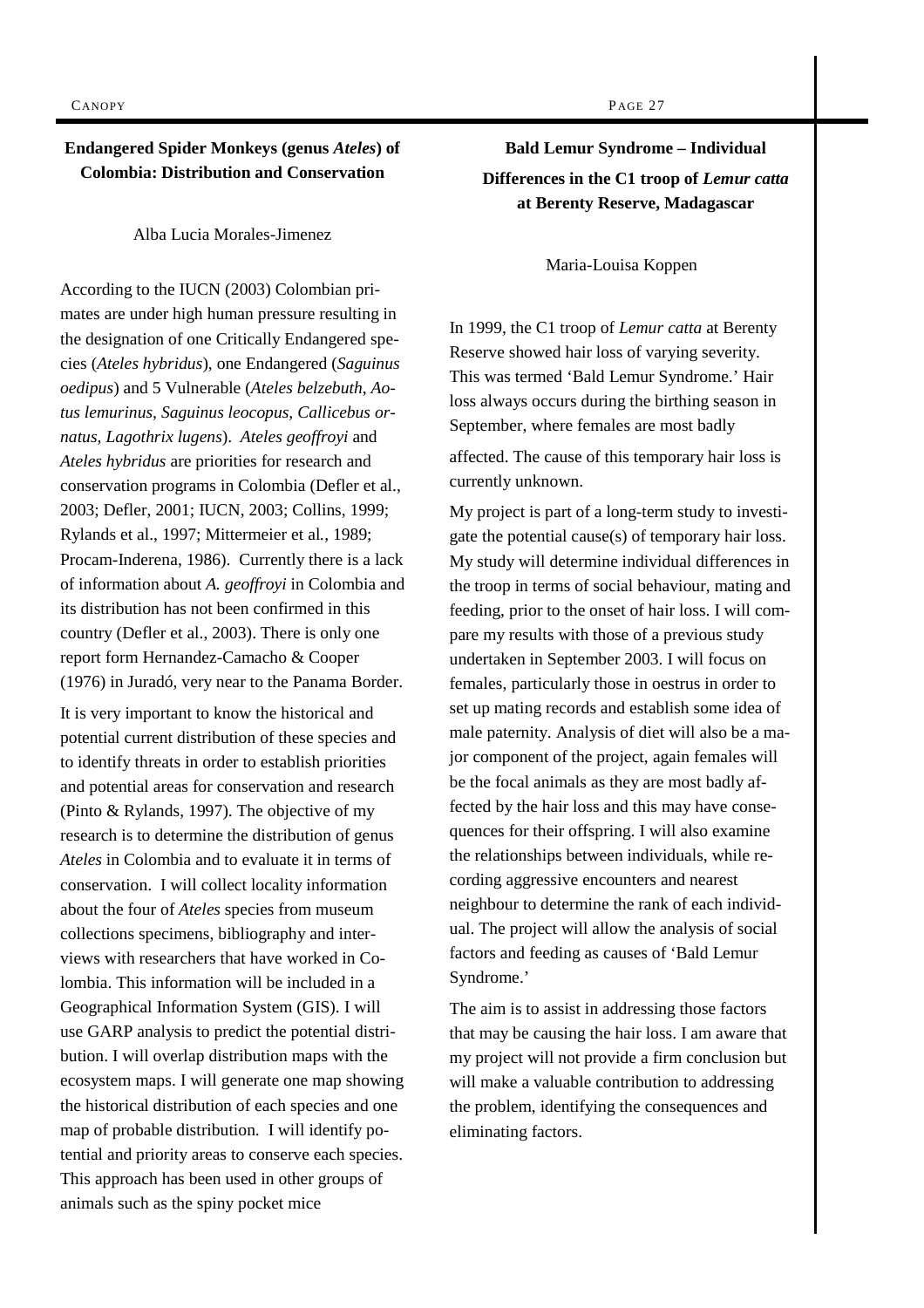# **Parental Mimicking in Gorillas: Indications of social learning, implications for reintroduction efforts and links to evolutionary past.**

Ester Murphy

The aim of this project is to examine social learning in gorillas; specifically, to develop an understanding of the degree to which young gorillas learn from their parents. While social learning in primates has been a topic of growing interest, difficulties in studying gorillas have meant that surprisingly little work done has been done in the area on this species (Caldwell and Whiten, in press). Studies on social learning in similar species, observations on zoo gorilla groups and interviews with keepers will be used to compile lists of behaviours to be observed in captive mother/daughter and farther/son pairs. An emphasis will be placed on identifying and observing unique behaviours. Correlations will then be analyzed to assess how such factors as time spent with and watching the parent influences the behaviour of the youth.

All species and subspecies of *Gorilla* are currently on the IUCN's red list as at least endangered. Issues such as habitat destruction and hunting have severely affected *Gorilla* numbers (Plumptre *et al.*, 2003). Reintroduction efforts are one way in which conservationists have and are attempting to sustain wild gorilla groups. The relationship between the way that the gorillas are raised in captivity and how likely they are to adapt to a wild environment is currently unclear. An understanding of how and what gorillas learn from each other could enable keepers to produce animals that are better equipped to assimilate into a natural environment. It is hoped that this study will provide a foundation for this understanding.

**Evaluating the Effectiveness of Eco-guard Patrols in the Conkouati-Douli National Park, People's Republic of Congo: A Census of Chimpanzee (***Pan troglodytes troglodytes)* **and Gorilla (***Gorilla gorilla gorilla)* **Populations** 

#### Patricia Davidson

As the African great ape population reaches dangerously low levels, it is becoming increasingly imperative to monitor their habitat, thereby ensuring current conservation measures are effectively protecting remaining chimpanzee and gorilla populations. The following project addresses great ape populations in the People's Republic of Congo and the effectiveness of eco-guard patrols in protecting their habitat. To determine the current status of chimpanzee and gorilla populations in the Conkouati-Douli National Park, I plan to conduct a census as part of an ongoing project with *Habitat Ecologique et Liberté des Primates*. Along five line-transects, the census will count individual animals, groups and their nests. The expected output will be a statistical estimation of great ape populations in the Conkouati-Douli National Park. This information will then be used to assess the effectiveness of eco-guard patrols in the region, using VORTEX (i.e. computer programme for population modelling designed by the IUCN SSC Conservation Breeding Specialist Group).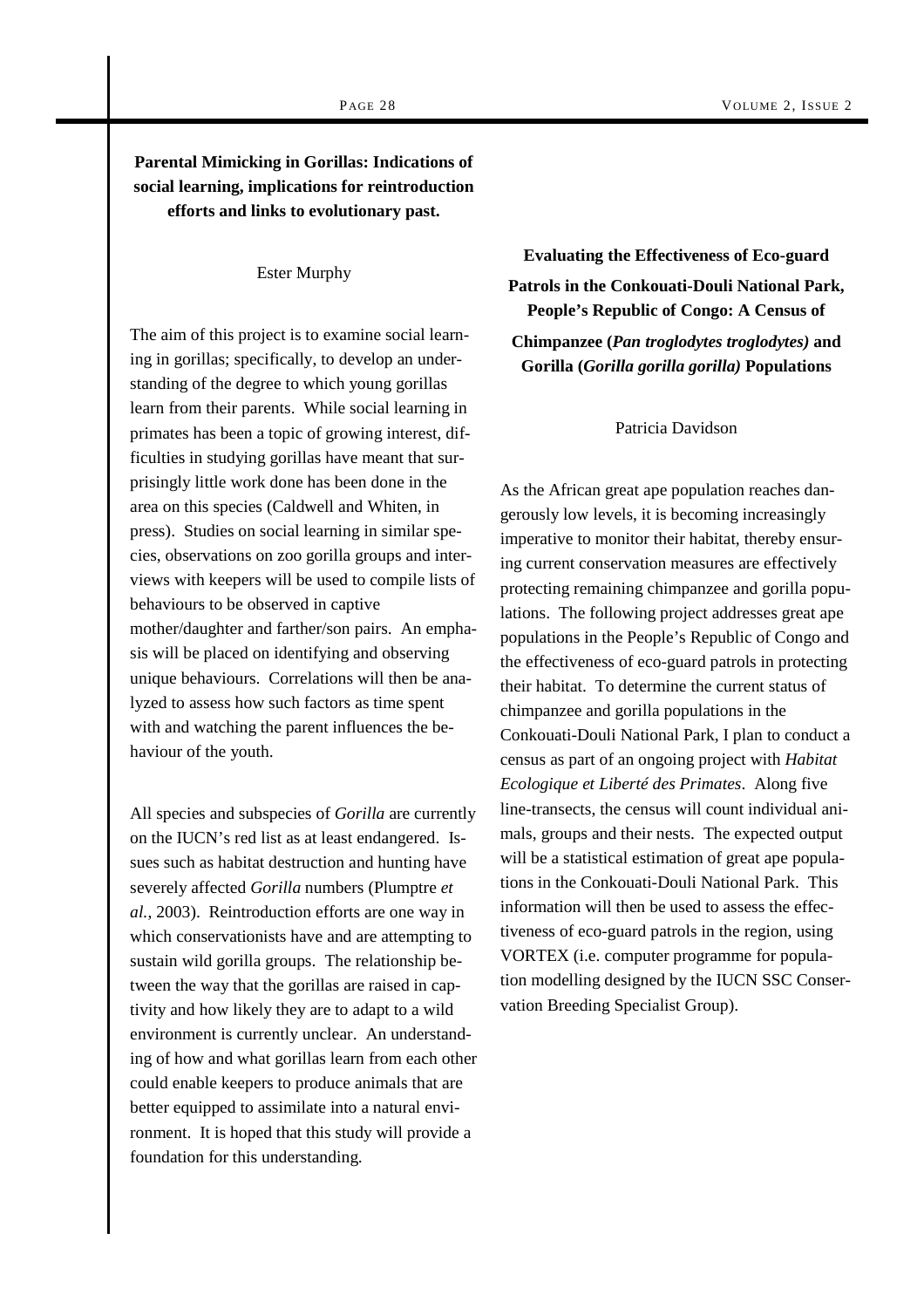#### **Reflections on through the looking glass**

#### David Read

Many designs for enclosures in captive environments are faced with the moral dilemma of allowing the animals privacy whilst maintaining as much visibility for the public to observe the animals' behaviour as possible. Many exhibits through their design could be biased towards the public, as it is they who, partly by their entrance fee, pay for the husbandry of the animal. Chester Zoo's buffyheaded capuchin exhibit, as well as other exhibits in other captive environments, might act as a template for future enclosure designs. A follow up study, of one compiled by the author in his degree dissertation (Read 2003), on the original inside enclosure at Chester Zoo, would indicate whether the altered design had been successful in remedying the distracted and agnostic behaviour recorded in the earlier study. An in-depth study of the other similar enclosures in other establishments on their methods of tackling this duality of roles would present a strong case for a rethink in enclosure design. The creation of a standardised, cost and practically effective design for enclosures creating harmonious exhibits that address both the ethics and aesthetic issues of the public, and the animals in the enclosure, would equally create a positive visitor and resident experience. Coupled with talks, presentations and workshops to local schools on the future direction and philosophies of captive breeding with an idea to improve the, usually most disruptive, school children and the general public's attitude towards captive animal environments.

**The Woolly Monkey Project: A community-based research of the status of the primate community on Amacayacu National Park (Amazonas department, Colombia).** 

#### Angela Maldonado

Common woolly monkey (*Lagothrix lagothricha lagothricha*) is widely distributed throughout the Amazon, however is restricted to primary and continuous forest and 50% of its total distribution is represented by the Colombian population (Defler T. and Rodriguez-M. J., 2003). *L. lagothricha* is the most threatened species due to hunting that even at a subsistence level wild populations have been depressed to the point of driving it locally extinct (Peres, 1990). Additionally deforestation and illegal trade have decimated woolly monkey populations.

This project is a field research of the current conservation status of *Lagothrix lagothricha lagothricha* and other primates species such as *Callicebus torquatus, Alouatta seniculus, Saguinus nigricollis, Pithecia monachus, Saimiri sciureus, Cebus albifrons* and *Cebuella pigmaea,* present at Amacayacu National Park, Colombian Amazon. It will be carried out with the involvement of the six indigenous communities that have a permanent settlement and Amacayacu National Park (government representative) who comanage the natural resources in the area. The aim of the project is to develop biological and socio-economic information that results in a community-based management and conservation plan for the primate community, focusing on woolly monkeys, the hunting targets in the Amazon (Peres, 1991), provid-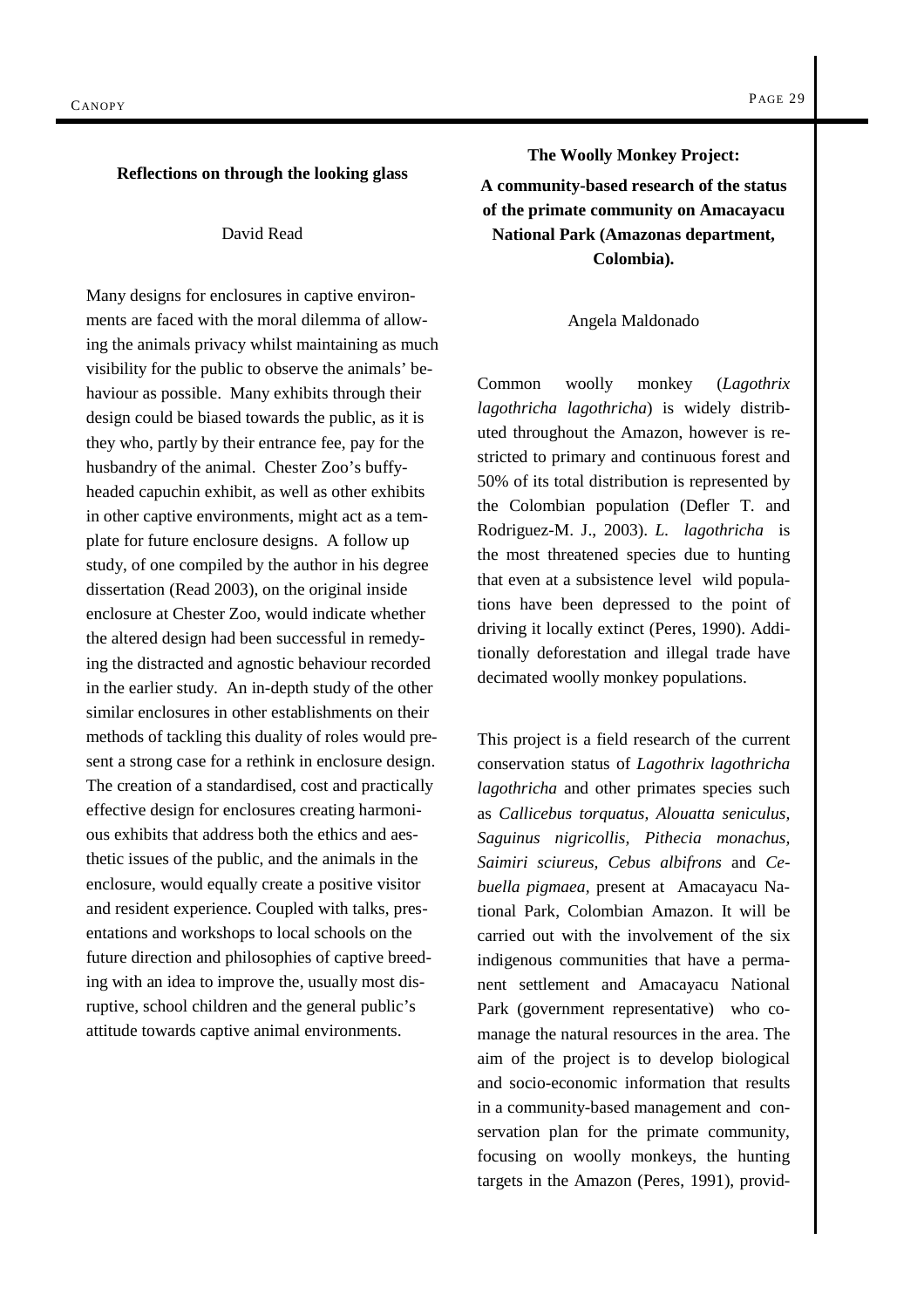# **Investigating the Effectiveness of Locally Used, Non-Lethal Crop-Raiding Control Methods Around the Budongo Forest Reserve, Uganda**

#### Kathryn Skelly

Non-human primate crop-raiding is becoming increasingly widespread as humans expand agricultural activities in rural areas. Various control methods have shown some levels of success in discouraging crop-raiders. There exists a need, however, for research that focuses on primate responses to crop-raiding repellents and deterrents. I propose an undertaking of such research around the Budongo Forest Reserve, Masindi District, Uganda. This project will focus on determining the effectiveness of locally used, non-lethal repellent and deterrent crop-raiding control methods, and will be the first to do so. Research will involve behavioural observations using instantaneous point sampling and timing primate responses to repellents and deterrents. Data from this research could show which crop-raiding control methods are most effective, and could help establish a good base for the development of non-lethal, cost-effective methods to control crop-raiding.

**Determinants of Maternal Behaviour in Captive Gorillas (***Gorilla, gorilla, gorilla***)** 

#### Naomi Cohen

Gorilla species throughout Africa are faced with rapidly decreasing populations placing them at risk of extinction. Conservation efforts to maintain healthy populations in the wild are supported by the breeding of gorillas in captivity with the aim of maintaining viable self-sustaining populations and

This project will investigate the influence of captive conditions on gorilla maternal competency. My research aims to identify correlations of environmental stimuli, group composition/structure and life histories with the expression of good mother caring. The identification of variables associated with adaptive and maladaptive patterns in captive maternal behaviour will result in the promotion of improved captive management strategies for successful mother-infant rearing.



**Activity and human interaction levels of the bonnet macaque (***Macaca radiata)* **at Alagarkoil Temple, Tamil Nadu, South India** 

#### Rachel Miller

It has been shown that provisioning and interaction with macaques by humans can increase macaque population sizes, and can cause changes in a group's demography and behaviour. Aggression levels of macaques have also been recorded to increase on provisioning. It has recently been observed that the bonnet macaque is increasingly interacting with humans. High levels of interaction and provisioning will enhance the chances of bonnet macaques showing changes in their behaviour, as many species of macaques have appeared to do. This may eventually lead to the bonnet macaque becoming a pest to humans and reaching population levels that require control. This project will assess the levels of humanmacaque interactions at Alagarkoil Temple, Tamil Nadu, India. The study will produce data on the level and type of interactions the macaques have with humans and will show who is encouraging the interactions to occur. It will also show the time macaques spend on activities throughout the day, allowing comparisons to be made against other studies that detail the behaviour of groups that do not interact with humans.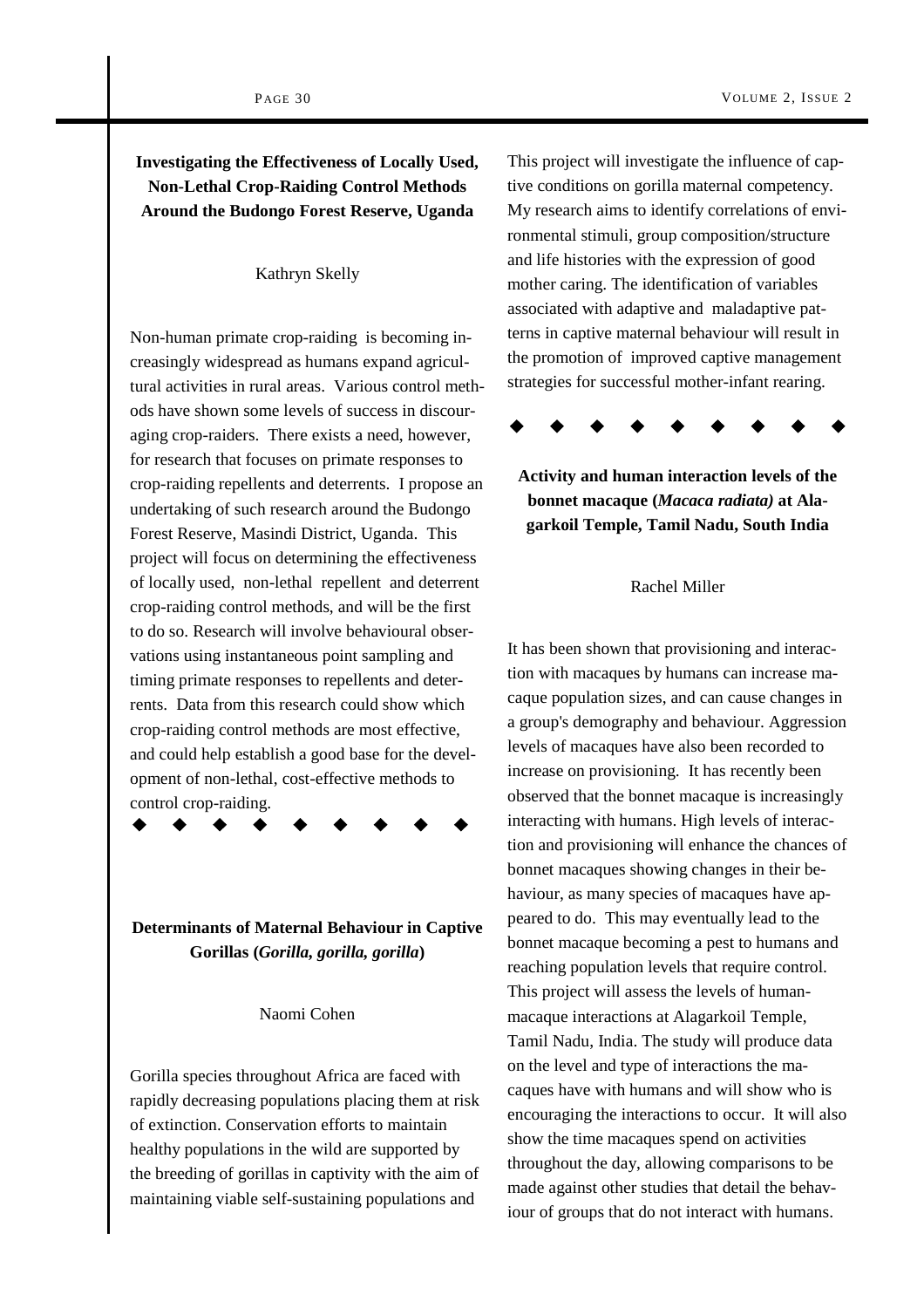## **2003/2004 MSc student titles and contact information**

| <b>Name</b>                   | Project idea or area of Interest                                                                                                                                                                                            | <b>Contact Information</b>   |
|-------------------------------|-----------------------------------------------------------------------------------------------------------------------------------------------------------------------------------------------------------------------------|------------------------------|
| <b>Mandy Archer</b>           | Comparison of foraging in aye-ayes and<br>striped possums                                                                                                                                                                   | planetmandy2003@aol.com      |
| Simon Boulter                 | The development of non-lethal, acoustic<br>methods to deter chimpanzees (Pan troglo-<br>dytes) from crop-raiding. Are bioacoustics<br>the answer?                                                                           | siboulter@hotmail.com        |
| Helen Buckland                | The expansion of palm oil plantations in<br>Central Kalimantan, Borneo, and conse-<br>quences for orangutan habitat integrity<br>evaluated using GIS.                                                                       | helen@unblue.co.uk           |
| Cara Buckley                  | Survey and Census of Hylobates agilis albibar-<br>bis in Unprotected Primary Peat Swamp Forest:<br>Sebangau Catchment Area,, Central Kalimantan                                                                             | CaraBuckley123@hotmail.com   |
| Naomi Cohen                   | Determinants of Maternal Behaviour in Captive Lowland<br>Gorillas (Gorilla gorilla gorilla)                                                                                                                                 | Ne_cohen@hotmail.com         |
| Ally Crichton                 | A Multifaceted Approach to Increasing the UK<br>Public Awareness of the Least Known Great Ape<br>Species: the Bonobo Pan paniscus                                                                                           | AllyCrichton@hotmail.com     |
| Patricia Davidson             | Evaluating the Effectiveness of Eco-guard Pa-<br>trols in the Conkouati-Douli National Park, Peo-<br>ple's Republic of Congo: A Census of Chimpan-<br>zee (Pan troglodytes) and Gorilla (Gorilla go-<br>rilla) Populations. | PLDavidson20@yahoo.com       |
| Melissa George                | The influence of environmental enrichment on<br>diurnal and nocturnal behaviour of Mandrillus<br>sphinx                                                                                                                     | Curiousgeor@aol.com          |
| Megan Hull                    |                                                                                                                                                                                                                             | Lunalea@hotmail.com          |
| Maria-Louisa<br>Koppen        | A study of the bald ring-tailed lemur group at<br>Berenty, Madagascar                                                                                                                                                       | Maria_Koppen@hotmail.<br>com |
| Angela<br>Maldonado           | Release and Follow-up of A Group of White<br>Faced Howler Monkey (Cebus albifrons versi-<br>color) at Magoalena Medio-Colombia                                                                                              | lllugens@yahoo.co.uk         |
| <b>Anne Miehs</b>             | Are all slow lorises slow? Using locomotor behaviour to<br>resolve problems in phylogeny                                                                                                                                    | Anne@2sheds.de               |
| <b>Rachel Miller</b>          | Activity and human interaction levels of the bon-<br>net macaque (Macaca radiata) at Alagarkoil<br>Temple, Tamil Nadu, South India                                                                                          | Guernseygirl100@hotmail.com  |
| Alba Lucia<br>Morales-Jimenez | Ateles genus Distribution: Implications for its<br>Conservation                                                                                                                                                             | Albalu@hotmail.com           |
| <b>Ester Murphy</b>           | Parental Mimicking in Gorillas: Indications of<br>social learning, implications for reintroduction<br>efforts and links to evolutionary past.                                                                               | Zoofiend@aol.com             |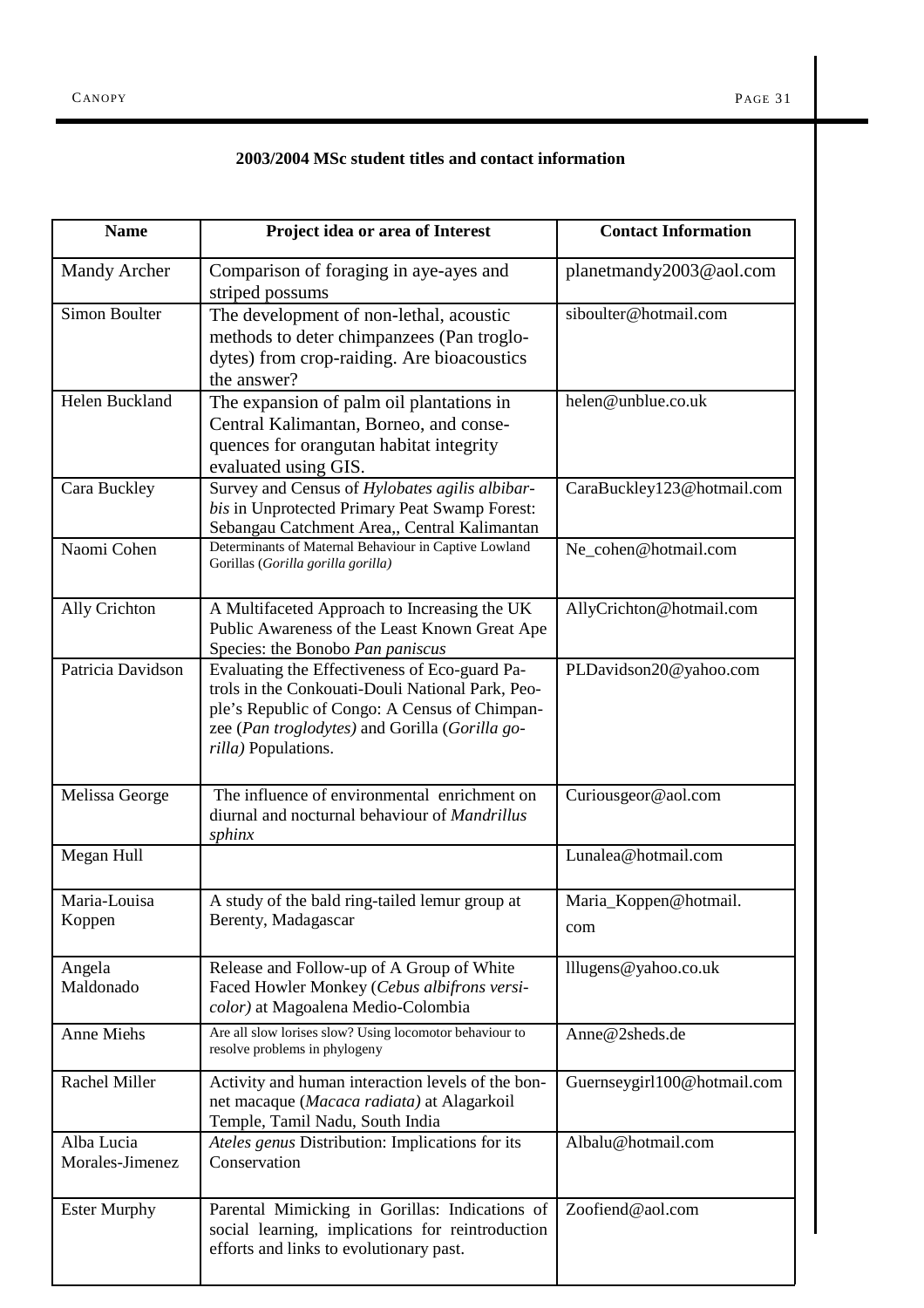| 1996,                       | PAGE 32                | but was never developed as planned for<br>transmigrant agriculture. This project was                                                                               | VOLUME 2, ISSUE 2                      |
|-----------------------------|------------------------|--------------------------------------------------------------------------------------------------------------------------------------------------------------------|----------------------------------------|
|                             |                        | unmitigated disaster. Not one blade of<br>productive rice was ever grown there, in spite of the removal of at least half a million hectares of primary peat        |                                        |
| swamp<br>forest,<br>and the | Hannah Parathian       | Implementation of a Multi-age<br>Exhibition for the Promotion of<br>Awareness of Endangered Pri-<br>mates and their Rainforest Habi-<br>tats                       | HannahParathian@yahoo.co.uk            |
|                             | <b>James Pattenden</b> | Resolving conflict between Bon-<br>net Macaques (Macaca radiata)<br>and humans in Tamil Nadu, India                                                                | Jimboddun@yahoo.co.uk                  |
|                             | David Read             | Reflections on through the look-<br>ing glass                                                                                                                      | DJRead@hotmail.com                     |
|                             | Justin Saroyan         | <b>Assessment of Conservation</b><br>Value of Succulent Plants to<br>Ring-tail Lemurs (Lemur catta) in<br><b>Endangered Spiny Forest of</b><br>Southern Madagascar | jp009@jps.net                          |
|                             | Keely Severn           | A Field Guide to the Nocturnal<br>Primates of Indonesia                                                                                                            | KeelySevern@hotmail.com                |
|                             | Kathryn Skelly         | Investigating the Effectiveness of<br>Locally Used, Non-Lethal Crop-<br>Raiding Control Methods<br>Around the Budongo Forest Re-<br>serve, Uganda.                 | Katie.Skelly.03@alum.Dartmouth.<br>org |
|                             | <b>Lindsay Morse</b>   | Genotyping DNA samples from a<br>population of Sciurocheirus alleni<br>camerunensis using microsatellite<br>loci.                                                  | linnymo@yahoo.com                      |
|                             | <b>Emily Mertz</b>     | Pilot Survey of Proithenus dia-<br>dema diadema in Betampona<br>Natural Reserve, Madagascar                                                                        | mlemertz@yahoo.com                     |
|                             | Clair Tucker           | The Use of Media in Pre-school<br>Zoo Visit Support                                                                                                                | Clair_Tucker@yahoo.com                 |
|                             | Yvonne de Jong         | Distribution and abundance of<br>Patas monkeys (Erythrocebus<br><i>patas</i> ) in Kenya and their use of<br>human infrastructure                                   | Yvonne@wildsolutions.nl                |
|                             | <b>Barbie Dugan</b>    | Drill survey in Nigeria                                                                                                                                            | 02064431@brookes.ac.uk                 |
|                             | Jillian Hunt           | Maternal rejection in primates                                                                                                                                     | 02128116@brookes.ac.uk                 |
|                             | Kok Kwang Louis Ng     | Myanmar gibbon survey                                                                                                                                              | 02064422@brookes.ac.uk                 |
|                             | <b>Clare Short</b>     | Genetics of gibbons in Thailand                                                                                                                                    | 02064161@brookes.ac.uk                 |
|                             | Neeltje Vanlavieren    | Primate sanctuaries                                                                                                                                                | 02064152@brookes.ac.uk                 |
|                             | Jayne Poulter          | Proboscis monkey vocalisations in<br>Malaysia                                                                                                                      | 01271946@brookes.ac.uk                 |